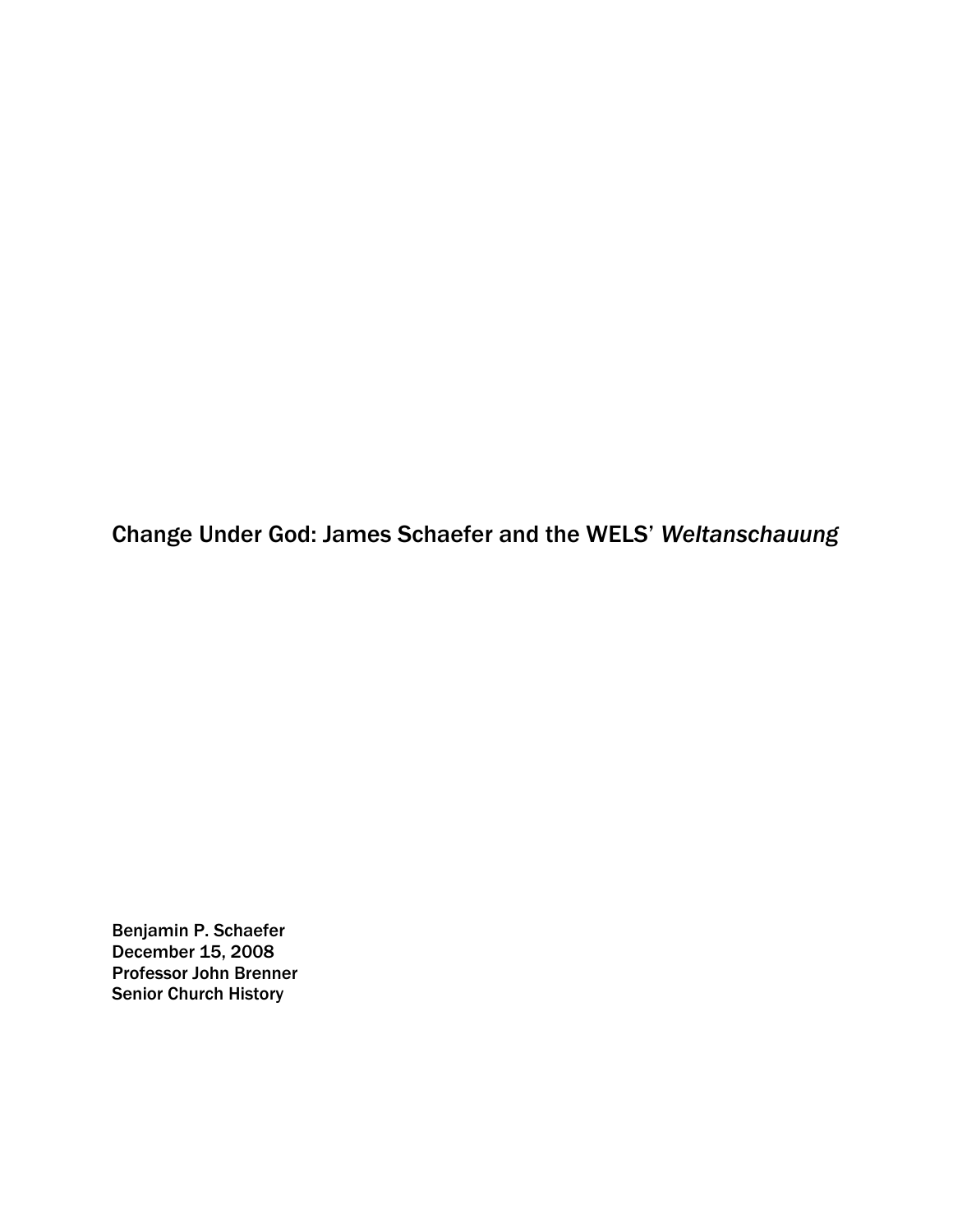The social and political philosopher Edmund Burke once said, "A state without the means of some change is without the means of its conservation." Apparently Burke had never heard of the Wisconsin Evangelical Lutheran Synod. Though not always eager for change, the Synod has stood by God's grace for over 150 years. Yet, under God and his holy Word, there have been changes and agents of change even within the beloved fellowship of the WELS. James Schaefer was one such agent in the history of the Synod. He changed perceptions inside and outside of the WELS concerning the Synod and its identity. His work as the first public relations director for the Synod gave him the opportunity to confront and alter the perceptions of those outside the Synod. His work on the *Northwestern Lutheran* allowed him to change the WELS self-image from within. Without a doubt, James P. Schaefer gave the Wisconsin Synod a positive, biblical public image and broadened horizons in the Synod with his evangelical esprit.

### **I. The Facts of Life**

First of all, one must know who the man was and from whence he came. James Palmer Schaefer was born on December 24, 1922 at nine o'clock in the evening to Rev. William John and Pency (nee Palmer) Schaefer. His father W. J. was serving a mission congregation named Zion in Colome, South Dakota. The parsonage was always home to James, so it is not surprising that upon exit from his mother's womb, he was not greeted by bright lights in a hospital room, but by this pastoral abode. Dad was away leading the Christmas Eve service at church. When he arrived home, he found a son waiting—a son who had six toes on one foot! The doctor promptly excised the extra digit and the story lives on in family lore. His older brother was John, who would for a time serve as a mission pastor. His eldest sibling was Miriam, who would marry Raymond L. Weichmann the future District President of the WELS South Atlantic District. Miriam told the story of the first time she met her new brother. She and John had been staying at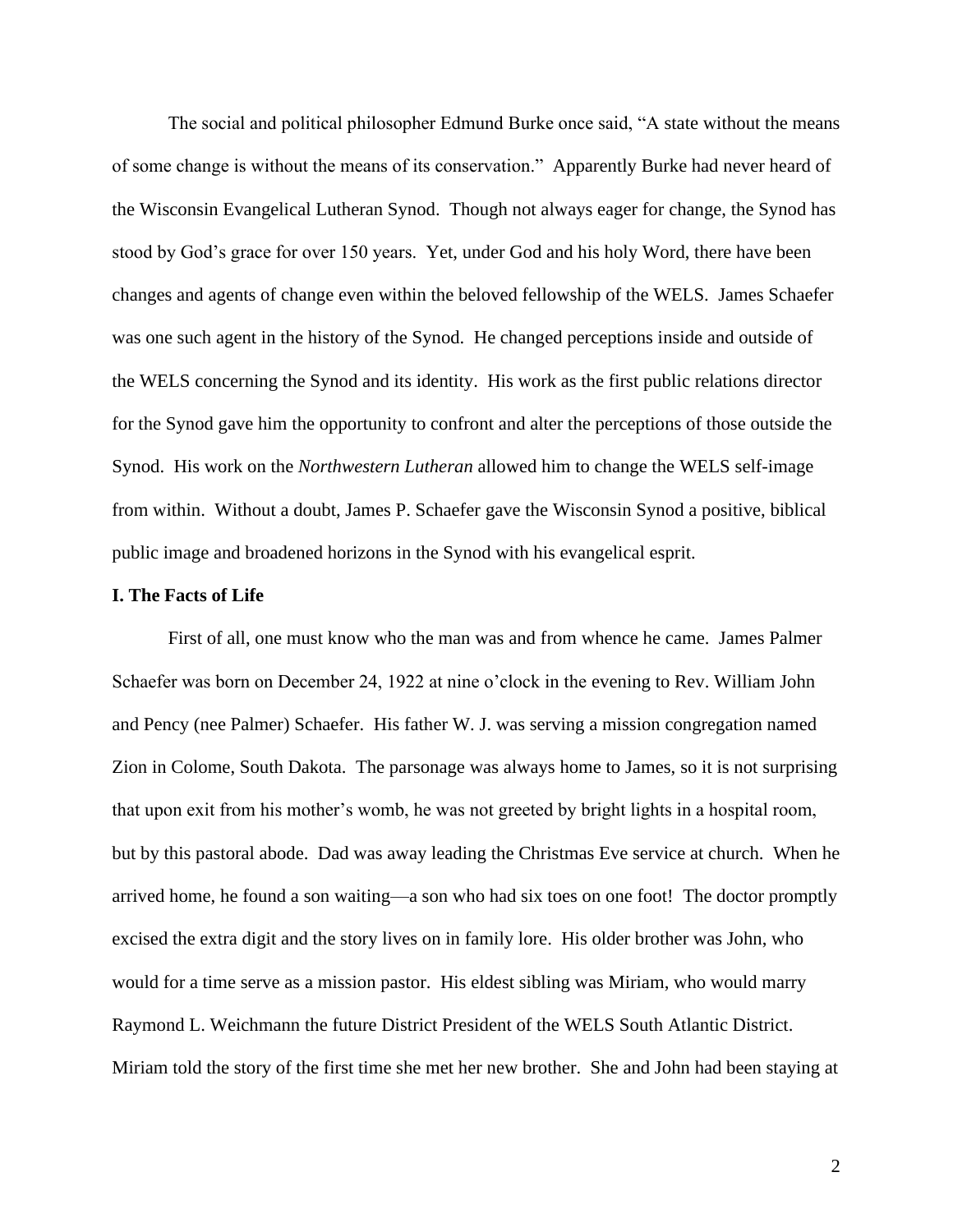a member's home while James was being born. When the two returned home, "the bundled newborn was lying on the open oven door of the wood-burning stove. He seemed to enjoy the heat."<sup>1</sup> Two other older siblings died in infancy. James was the baby of the family and the one grandchild whom Grandma did not scold when he reached into the cookie jar. He was the pride and joy of his parents, too.

In 1929 his father W. J. accepted a call to start a mission on Milwaukee's north side. That church was organized in January 1930 and named the Lutheran Church of the Atonement. This would be Schaefer's church home for the rest of his life. Atonement also provided James with his elementary education. Confirmation classes were taught by his father. He later recounted, "…I was confirmed by a pastor who, with a will of iron, had us memorize vast sections of the King James – or else."<sup>2</sup> That will of iron would prove to be hereditary.

In 1936 James entered Northwestern's preparatory department in Watertown, Wisconsin. He graduated in 1940 and entered Northwestern College to continue preparing for the pastoral ministry. At some time during these prep and college years, Schaefer developed an interesting nickname—"Jeb." He told this story,

To put it succinctly: I am a third generation first cousin of James Ewell Brown Stuart, the great Confederate cavalry general, mortally wounded in 1864. My grandfather Palmer, a transplant from Virginia, brought the blood of the Whitehead/Stuart clan along with him to the Midwest. Unable to keep hidden this relationship from the keen and jealous wits in my class, I was promptly dubbed Sir Jeb. Later the "sir" was dropped.<sup>3</sup>

The *Black and Red*, the student newspaper of Northwestern College, told a slightly different

account of this nickname's origin and gave insights into James Schaefer the student,

Jeb deserves tribute for the way he has held down his class and held up the Profs during his presidency. Because of some minor Confederate General on his family tree he has an affectation of signing his name J. E. B. Schaefer. The BLACK & RED benefited from his

<sup>1</sup> Morton A. Schroeder, "Pen Mightier than Sword," *Northwestern Lutheran,* vol. 84, no. 12 (December 1997), 9.

<sup>2</sup> James P. Schaefer, "From This Corner." NL, vol. 69, no. 18 (1 October 1982), 274.

<sup>3</sup> Gary Baumler, "The Editor's Pen." NL, vol. 81, no. 1 (January 1994), 34.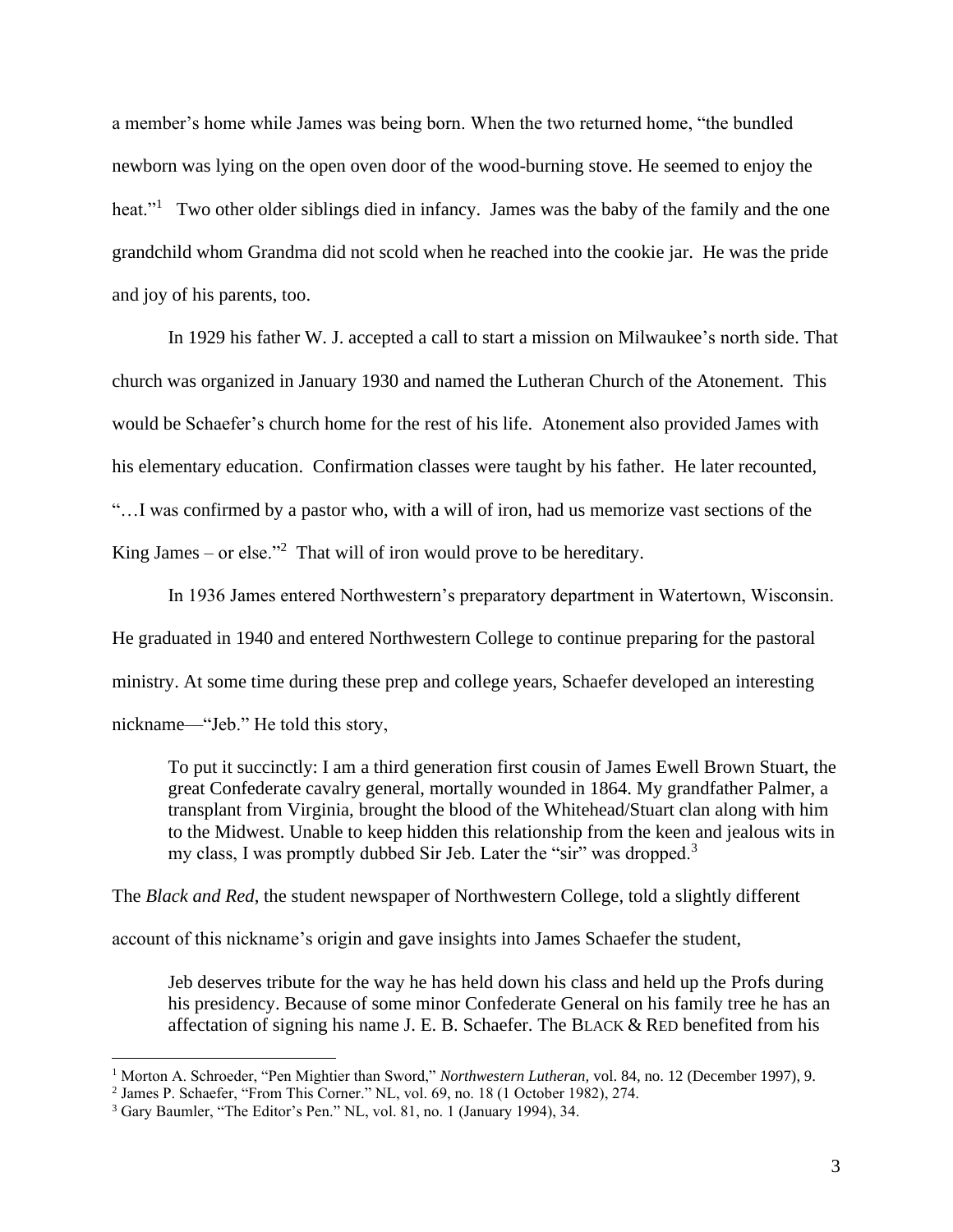vigorous pen during his two years on the staff. From behind a smoke screen of polysyllabic humor some excellent ideas were brought to light. The band will miss this flutist and the fellow who would wear brown shoes at a concert. Those beetling brows and five syllable words have instilled in the Preps a respect for authority. Jeb has gone through a good deal of history and contemporary literature that wasn't assigned, but he doesn't set himself up as an unimpeachable authority. An adroit logician, he will often argue pro when he knows con is right just for the fun of it. But when he claims that a tie he borrowed from me over a year ago is now his because possession is nine-tenths of the law, I suspect sophistry.<sup>4</sup>

Jeb had been class president for all four years of college, a feat that classmate and former WELS President Carl Mischke put into perspective. According to Mischke there was an "unwritten law" that to be a class president in college one needed to be a graduate of Northwestern Prep. Mischke was not a graduate of Northwestern Prep. Therefore, later in life Schaefer would tell the story, whenever he addressed a group or gave a speech and President Mischke was present, that some people had campaigned for Mischke and others for him. Schaefer's victory made the college election the only election he ever won and the only one Mischke ever lost!<sup>5</sup>

Schaefer graduated from Northwestern College in 1944 and matriculated in the fall at the Lutheran Theological Seminary in Thiensville, Wisconsin (currently Wisconsin Lutheran Seminary in Mequon). Becoming a pastor was somewhat of a foregone conclusion for Schaefer: "I never really thought about it," he said later. "Whether to become a pastor was never a question. My Dad told me that was what I was going to do and I did it…" Even so, a new zeal took hold of him as he studied in Thiensville: "In the seminary everything was theology and a passion for it began to blossom under the impact of it all."<sup>6</sup> The decision to enter the ministry, however, must have involved some deep thought on Schaefer's part. His older brother John, a mission pastor in Colorado, wrote young Jeb about the ministry:

<sup>4</sup> *Black and Red*, commencement issue, 1944.

<sup>5</sup> Carl Mischke, interview by the author, Sun Prairie, WI, 10 December 2008.

<sup>6</sup> Richard L. Kenyon, "Synod Owes Much to an Unsung Hero," *The Milwaukee Journal*, Saturday, 7 August 1982, p. 4.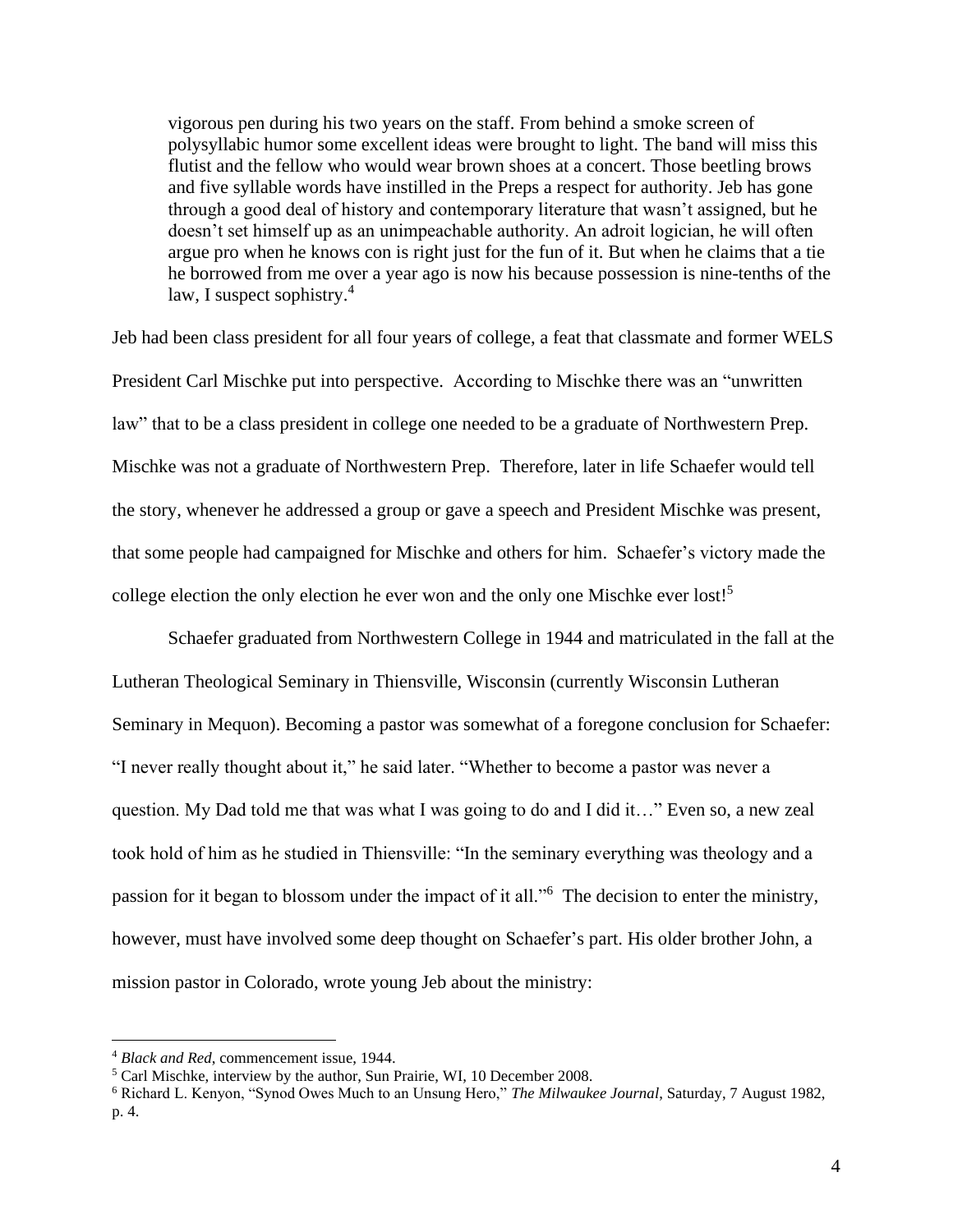James, I'm warning you, if you think you will not like it, and cant [sic] stand to pinch pennies dont [sic] go into it, for you cannot be satisfied. I am only holding on for the folks [sic] sake… Yes, James, the preaching profession is O. K. for a while until the novelty has worn off, but then it is the same old grind all over again. Sunday a sermon. Then sick calls, then canvass calls and so on. But if you like public speaking and can do it easy and make up sermons easy or in a short time, it may be alright, but then on the other hand you have all the sh<sup>\*\*</sup> to take...<sup>7</sup>

Schaefer pressed on through the end of World War II and graduated on June 5, 1947. This

graduation ceremony, however, was different. In *The Northwestern Lutheran* Professor Carl Lawrenz noted that this was the first graduation exercise carried out at its usual time since 1944. The war had resulted in an accelerated program. There were two graduations during 1945 and no graduations during 1946. He urged thankfulness for the gift of peace restored to the United States but also pointed out some added blessings,

…the irregular program under which this graduating class pursued its studies at the Seminary was not without its benefits. Many members of the class were able to spend more than the usual three years at their theological studies. Quite a number of them were also privileged to enrich their study at the Seminary by having it interspersed with some type of practical experience in the field...<sup>8</sup>

In an era before the vicar year became standard practice, this class received practical experience and extra classroom time. (One could say they got "more for their money" but seminary at this time was free!) The graduation of 1947 returned the Seminary campus to its normal routine and produced a class of future synodical leaders. Among Schaefer's classmates were Kurt Eggert (future Project Director of *Christian Worship*), William Zell (future President of Northwestern Prep), Wilbert Gawrisch (future Seminary Professor), Theodore Hartwig (future DMLC/MLC Professor), and Carl Mischke (future Synod President).

Schaefer continued his education after leaving the Seminary. In 1952 he received a Master's degree in history from Marquette University, Milwaukee. He took pride throughout his

<sup>7</sup> John William Schaefer to James Palmer Schaefer, 15 January 1945, copy in possession of the author.

<sup>8</sup> Carl Lawrenz, "Seminary Graduation," NL, vol. 34, no. 13, (22 June 1947), 201.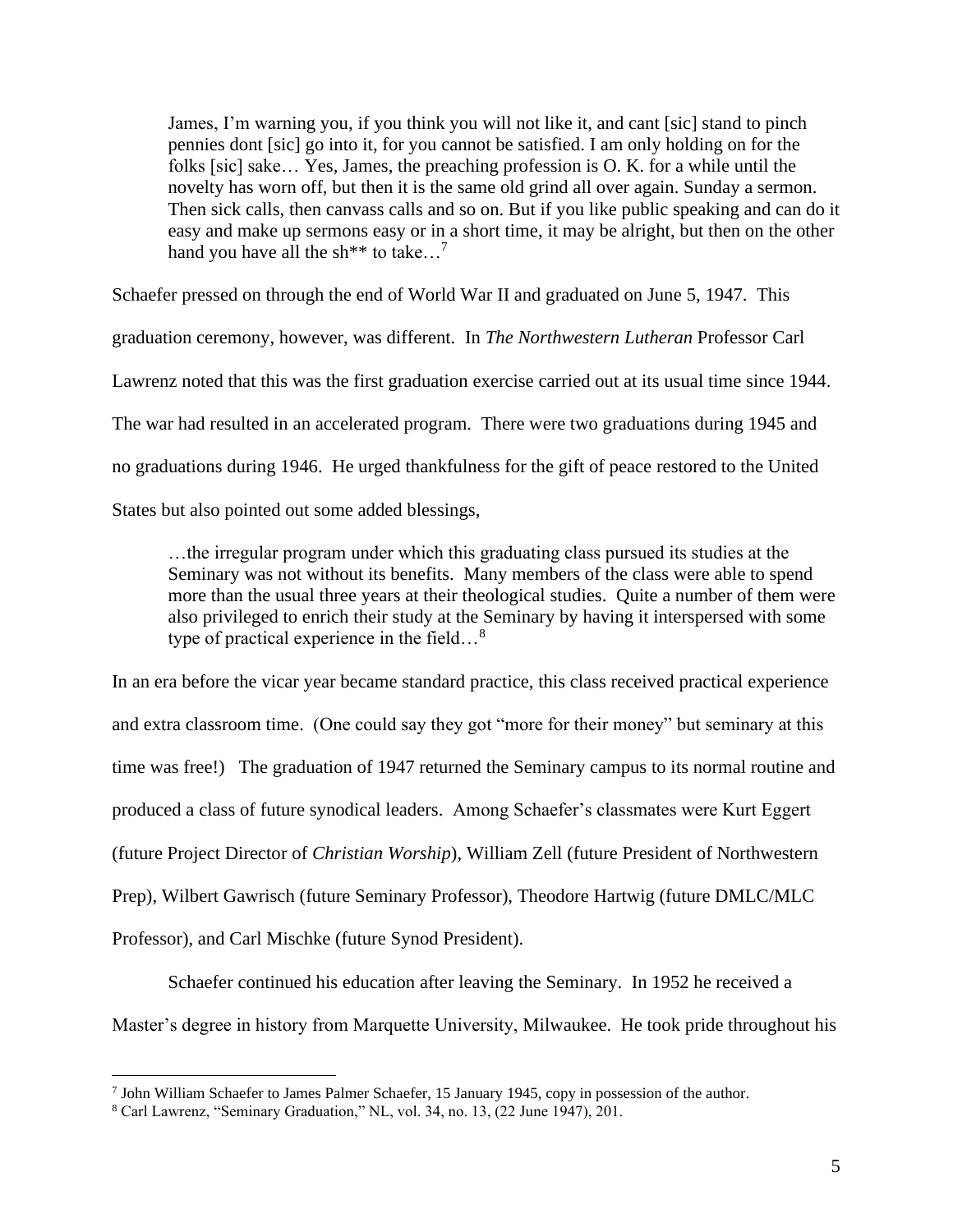life as being a continuing student of history. Schaefer observed, "There has long been some unscholarly snickering at round-shouldered historians in a cloud of the dusty past. That is to caricature the historical task … you *are* what you *were*."<sup>9</sup> Schaefer also held a second Master's degree in philosophy from Marquette (1960). He almost went further in his education,

At one time back in the '60s I was on track for a PhD in philosophy, but I dropped out after completing the master's comprehensive exams and language exam. I was even working on my thesis: The subject object antithesis in Kierkegaard. The parish work was too overwhelming. Dad, the senior pastor, as he aged was slowing down, and more and more responsibility was heaped on me. $^{10}$ 

His lifetime of learning culminated in May 1995 when Wisconsin Lutheran College awarded him an honorary doctorate degree as Doctor of Humane Letters (LHD). The only other person up to that time to receive an honorary degree from WLC was Rev. Carl Mischke.

On November 2, 1947 James Schaefer married Ruth Marie Eggert of Watertown, Wisconsin. She was four years his younger and the sister of his classmate and good friend, Kurt. Their first meeting came when Jeb was a  $9<sup>th</sup>$  grader and Ruth was a  $5<sup>th</sup>$  grader. She thought he was the most arrogant boy she had ever met. But when Ruth was a high school sophomore she realized, "I'm in love with Jeb Schaefer."<sup>11</sup> A seven-year courtship and 48 years of marriage shortly followed Ruth's realization. Jeb ended his public ministry with these words: "…behind it all was the captor of my heart, my dear wife, Ruth, and mother of our six offspring. I will not try to write what she has meant to me. Her unfailing love, support, and wisdom has [sic] tided me over dark, dark days. I look forward to our unbroken days together here—please God—and above."<sup>12</sup> Their six children were Paul David (b. 1949), Ruth Ellen (b. 1951), William John II (b. 1955), Grace Ann (b. 1957), James Palmer Jr. (b. 1962), and Pency Paula (b. 1964). On

<sup>&</sup>lt;sup>9</sup> James P. Schaefer, "From This Corner," NL, vol.70, no.9, (1 May 1983), 130.

<sup>&</sup>lt;sup>10</sup> James P. Schaefer Autobiography entitled "vitajs" dated 1 April 1995, copy in possession of the author.

<sup>&</sup>lt;sup>11</sup> William J. Schaefer, interview by author, Miwaukee, WI, 30 November 2008.

<sup>&</sup>lt;sup>12</sup> James P. Schaefer, "From This Corner," NL, vol. 80, no. 12, (December 1993), 438.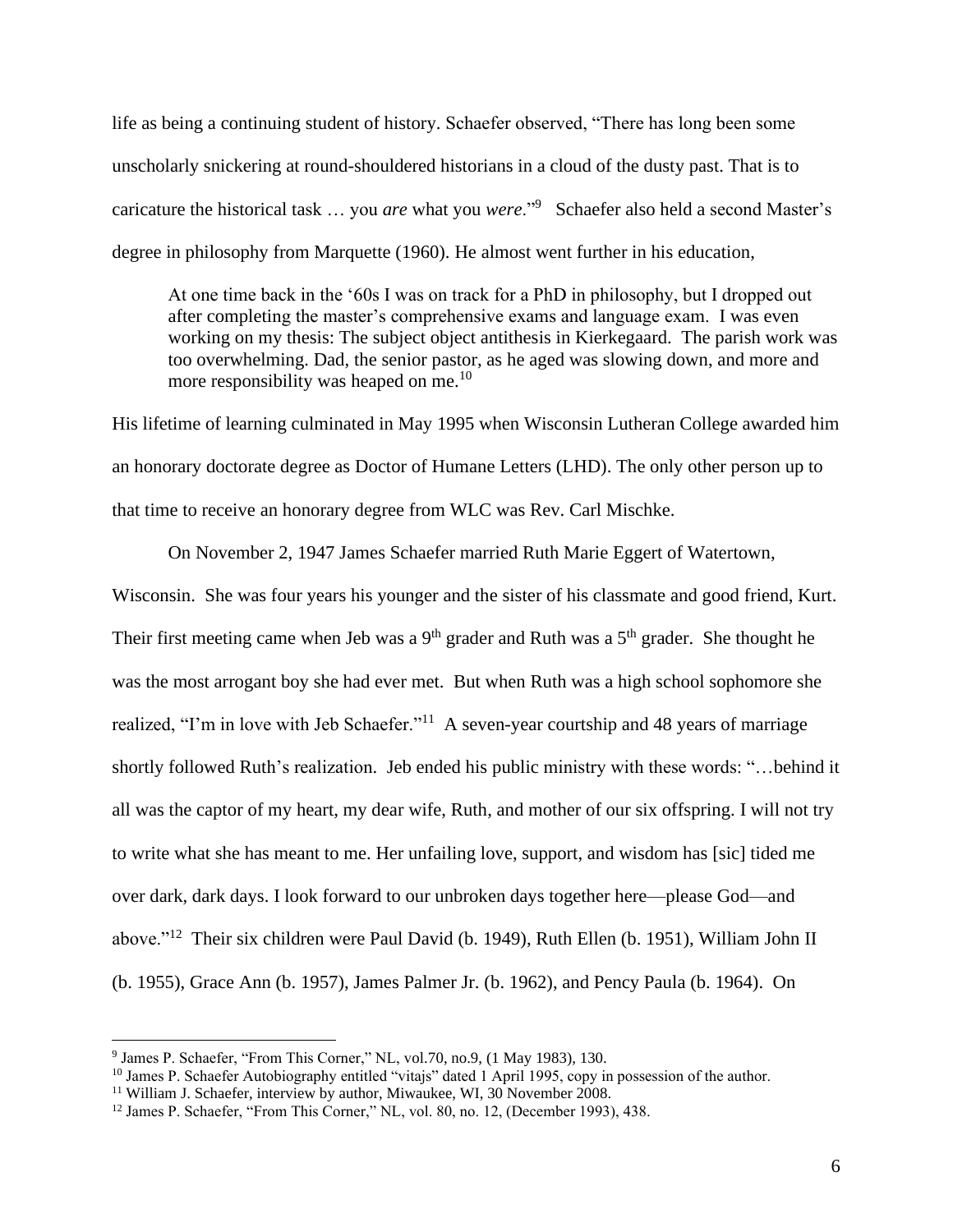Thursday, November 16, 1995 an aortic heart valve which had been replaced in 1984 failed. Schaefer slipped into a coma from which he never recovered. He passed from death to life on Tuesday, November 21, 1995 at 1:15 p.m. His Christian funeral was held at Atonement Lutheran Church on Friday, November 24, 1995 with a committal the following day at Graceland Cemetery in Milwaukee.

# **II. The History of Service**

Upon graduation from the Lutheran Theological Seminary, Schaefer was assigned to serve with his father at Atonement in Milwaukee. According to one of Jeb's sons W. J. Schaefer II, this unusual assignment occurred because Jeb was perceived as somewhat more progressive in his thinking and his father promised to "keep him in line."<sup>13</sup> Jeb was, in fact, assigned as principal, teacher, and assistant pastor. He described his feelings on the assignment many years later,

"It wasn't as if I were returning to the parish I had grown up in. It wasn't anything like that," he said. "You see, at the age of 13 I had left home to attend [the synod's] preparatory and college programs in Watertown for eight years, and then went three more years to the seminary. In effect, I had been away from home for 11 years."<sup>14</sup>

In 1950 he was "promoted" to be associate pastor with his father. In 1955 W. J. suffered a heart attack and James assumed more of the administrative responsibilities. By the mid 60s most of the preaching rested upon the younger Schaefer as well. He described working with his father "as a team, in tandem, and as friends." He continued saying,

Really, there are things to be said for a father and son pastoral team. In any dual pastorate there is the possibility of problems and conflicts, but for my father and me it was clearly a situation of blood being thicker than water. No one could drive a wedge between us. If we had a problem we could "have it out," as they say, and we would still be friends.<sup>15</sup>

<sup>&</sup>lt;sup>13</sup> William J. Schaefer II, interview by author.

 $14$  Kenyon, p. 4.

<sup>15</sup> *Ibid*.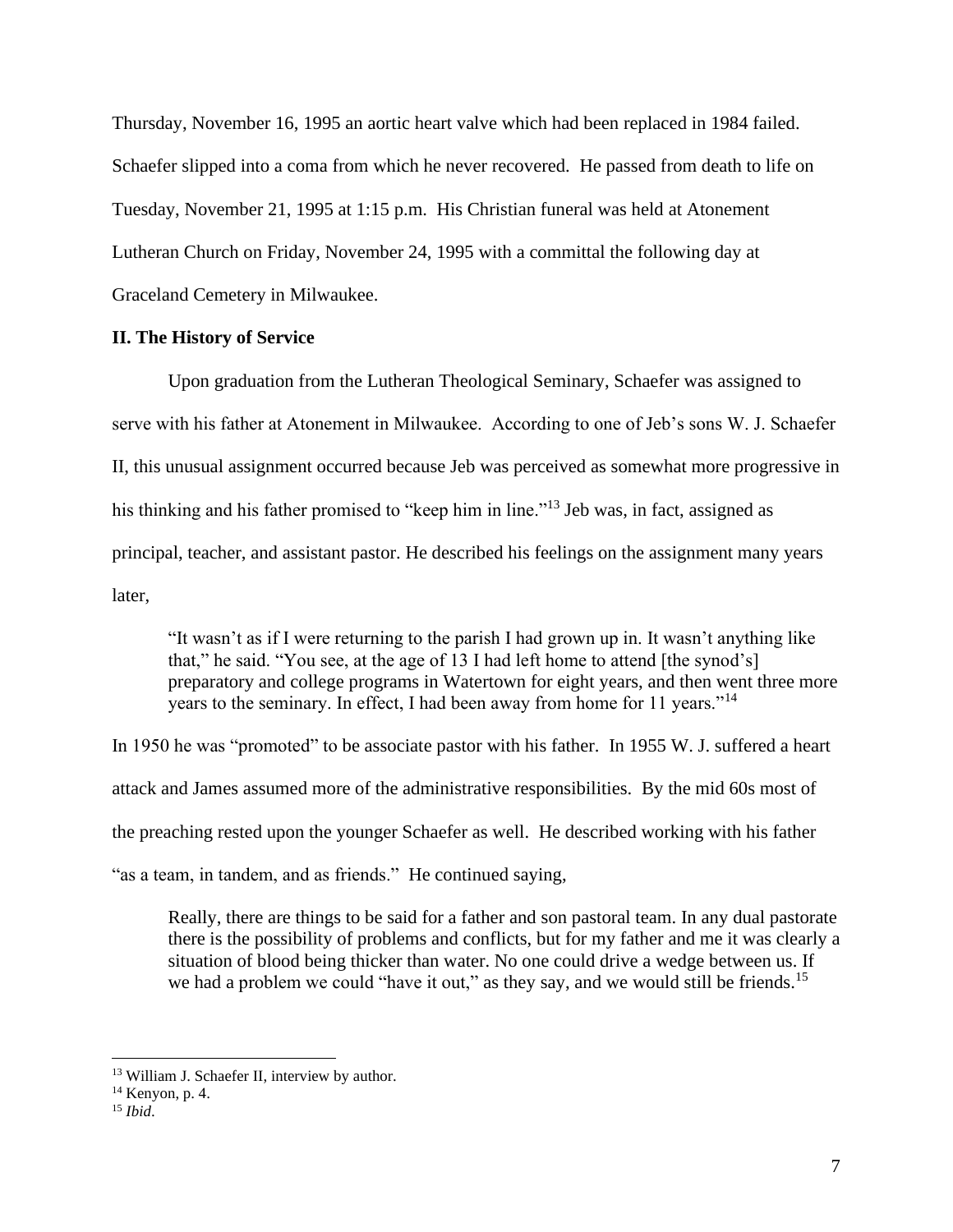Schaefer served as pastor at Atonement until 1967 when he accepted the call to be the Wisconsin Synod's first Stewardship Counselor. He held this position until 1981. Other bare facts regarding his ministry include these: Chairman of the Committee on Constitutional Matters from 1955-1971 and member of the committee from 1971-1995; Director of Wisconsin Lutheran High School, Milwaukee, Wisconsin, from 1957-1963; first Director of Public Relations for the Synod (a part-time position) from 1961-1993; Chairman of the Synod's first Administrative Survey Commission<sup>16</sup> from 1965-1969; Director of the *Missio Dei* Offering<sup>17</sup> from 1965-1966; member of the Synod Coordinating Council<sup>18</sup> from 1967-1982; Chairman of the Division of Administration and Services from 1969-1981; Executive Secretary of the Board for Information and Stewardship from 1971-1982; Editor of the *Northwestern Lutheran* from 1982-1993; the first Editor of the *WELS Historical Institute Journal* from 1983-1990. Outside the Synod Schaefer spent time as a member of the Milwaukee Press Club, a director of the Protestant Legislative Council, a member of the Finance Committee of the Associated Church Press, and an AAL Board Member from 1984-1992.

Throughout his ministry Schaefer received many calls to various places, including a call in 1955 to a Lutheran seminary in Australia. One call deserves specific attention because of its calling body and the time it was issued. In 1960 as the split with Missouri seemed imminent, Concordia Theological Seminary in Springfield, Illinois, called Schaefer as assistant professor of dogmatics. The Missouri Synod publication, *Badger Lutheran,* misspelled his last name as "Schaeffer"<sup>19</sup> and Jeb returned the call. One can relate to the pain felt as the victim of

<sup>&</sup>lt;sup>16</sup> This was an ad hoc committee to review the structure of the Synod. The second such committee was headed by Pastor David Valleskey and reported to the 1985 Synod Convention.

<sup>&</sup>lt;sup>17</sup> Schaefer was given a 9 month leave of absence from Atonement to serve as executive director of the Synod's capital fund drive. The drive sought \$4 million; \$5.6 million was raised by God's grace. This was the first lay-led fund raising effort within the WELS.

<sup>&</sup>lt;sup>18</sup> This was the budgeting agency of the Synod and worked under the Conference of Presidents.

<sup>19</sup> "Springfield Seminary Calls Rev. Schaeffer of Wisconsin Synod," *Badger Lutheran*, 28 April 1960, p. 1.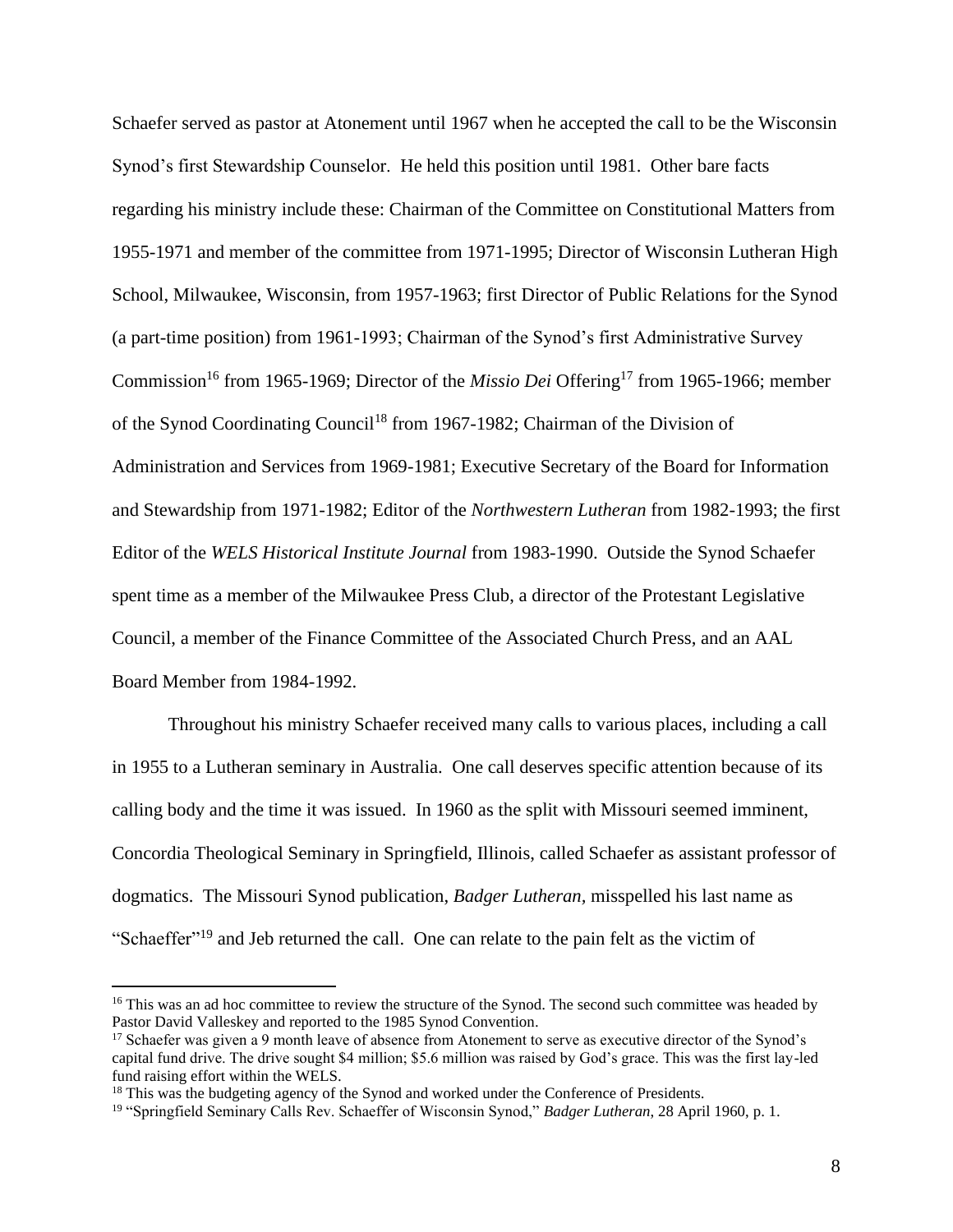misspelling, but the false doctrine within Missouri precluded accepting such a call for Schaefer. He saw the false doctrine up close when he participated in a gathering of Lutheran theologians from around the world, known to history as the second Theologians' Conference, held at Wisconsin Lutheran Seminary on July 20-30, 1960. For Carl Mischke this was a strong indicator of Schaefer's theology and his integrity. "He never left the Synod and I always pointed that out to people who had questions about him,"<sup>20</sup> Mischke said. It was the Synod of Schaefer's birth, education, ministry, and life—and he cherished it.

#### **III. Impact on the Wisconsin Synod**

Before embarking on a discussion of Schaefer's work within the Wisconsin Synod one must understand of how he viewed his role in the Synod. Jeb saw himself as an innovative agent of change, under God. Certainly he was not interested in doctrinal change—unless that change was mandated by Scripture—but he was interested in changing what could or should be changed in order to serve the people of this world better with the gospel. This role made Schaefer an easy target for criticism because he was often standing alone out in front of everyone.<sup>21</sup>

One example of his desire for change was seen in his work with the Constitution Committee. As noted earlier, Schaefer served as the chairman of the Constitution Committee beginning in 1955. Upon joining the Committee the chairman at the time, E. Arnold Sitz, handed him the chairmanship and assumed the position of consultant. Schaefer worked with Sitz and combed through over 40 years of synod convention proceedings to find amendments which had been passed by a convention but had never made their way into the constitution. He related the following experience in an unpublished interview: "I personally wrote the synod's constitution and bylaws in their present form—as amended—and adopted in the 1959

<sup>&</sup>lt;sup>20</sup> Mischke, interview by author.

<sup>21</sup> *Ibid*.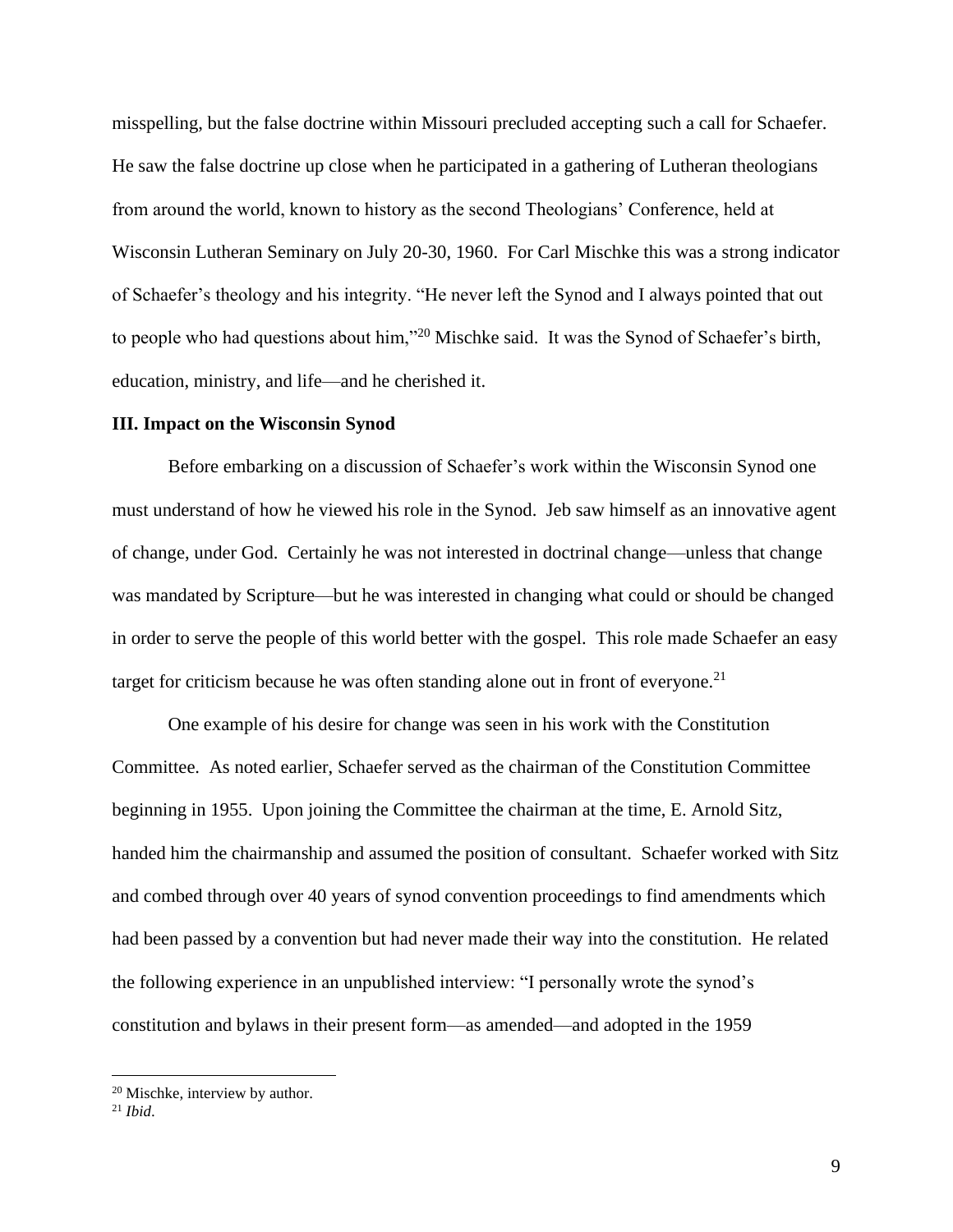convention. Before that date they were a joke, dating from the 1917 merger and never touched since."<sup>22</sup> This was a feat with no small significance for the administration and ministry of the Wisconsin Synod, even to the present day. Schaefer described the happy day of a new constitution in 1959,

I conveyed to the 1959 convention my warmest thanks to President Sitz…with these words 'without whose help this revision would have been completed two years sooner.' I was only kidding, of course, but it brought a chuckle from the solemn assembly, not used to youngsters, such as I, at conventions making such wiseacre remarks.  $^{23}$ 

The insight he gleaned from this seemingly mundane task was profound. Early in his ministry Schaefer saw the slow wheels of progress in the Wisconsin Synod. When he saw a weakness or place where something could be updated without violating Scripture, he worked slowly to make meaningful change. Schaefer and the Constitution Committee also presented a memorial proposing a full-time president of the synod. This was necessary because the workload of the presidency ultimately precluded him from serving a congregation. Jeb wrote, "After considerable and acrimonious debate the resolution carried by a huge margin. I am especially proud of this moment which brought the synod screaming and kicking into the  $20<sup>th</sup>$  century."<sup>24</sup> It was not change for the sake of change but change for the sake of gospel ministry. This would be one hallmark of his ministry and, as Carl Mischke noted, he always worked out in the open and made his views clear to everyone.<sup>25</sup> Schaefer once said,

First of all, it must be clear that in the Wisconsin Synod, those muscular Lutherans among Lutherans (as some call us), we generally do not take kindly to change. I think, however, that openness to change is far better than it was when I entered the ministry... ("We've never done it that way before," is a favorite refrain here.) If I must make a choice, I will come down on the side of change…as we meet new challenges and serve

<sup>24</sup> Schaefer, Autobiography.

 $22$  James P. Schaefer, "Baumler Interview  $#2"$  [no date], copy in possession of the author.

<sup>&</sup>lt;sup>23</sup> James P. Schaefer, Untitled Paper on Congregational Constitutions [copy in possession of the author has

Schaefer's personal editing on it] delivered at the AZ-CA District Pastoral Conference, 25 October 1995, p. 2.

<sup>&</sup>lt;sup>25</sup> Mischke, interview.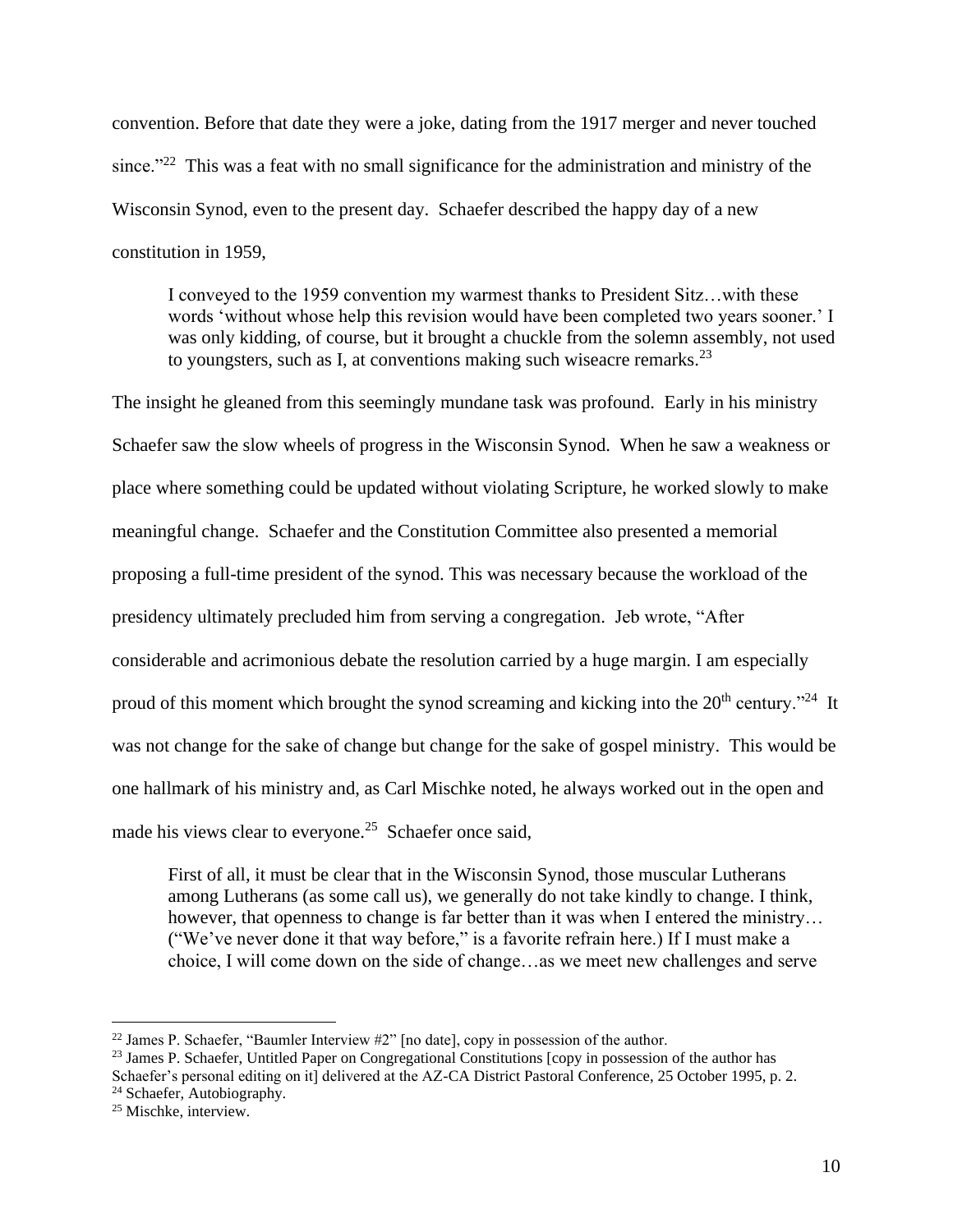people who are not schooled in remnants of our German ways, where tradition was next to godliness, if not an integral part of it. $^{26}$ 

Jeb acknowledged a certain resistance to change from brothers in the ministry and, by his own admission, preferred to choose in favor of change. A good sense of humor and a lively wit would prove to be beneficial tools as he helped those brothers wrestle with godly changes.

Victor Prange, a close friend and brother in the ministry, was asked to speak at the  $40<sup>th</sup>$ anniversary in the ministry of Schaefer and Kurt Eggert. Prange recalled his words from November 15, 1987, "I described them both as characterized by the Greek term 'parrasia.' By that I meant that they had the quality of 'openness', a desire to be informed about the wider church and a willingness to learn from people outside the WELS. Neither of them was in any way 'narrow-minded."<sup>27</sup> Openness allowed Schaefer to view change in a more objective manner. He was not obsessed with traditionalism or afraid of new avenues for himself or for the Synod at large.

# **a. The First Public Relations Director**

The 1961 WELS Convention resolved "That the Public Relations Committee be responsible for the dissemination of information on, and interpretation of, the Synod's activities to the general public through mass communication media.<sup> $28$ </sup> One of the closing memorials to this historic 1961 convention then resolved "that all reports and information to the press be given only by the convention's Press Committee" and "that the official delegates refrain from furnishing the press with any information or reports pertaining to the business of this convention."<sup>29</sup> Following the convention Schaefer was appointed to the position of Director of

<sup>26</sup> Schaefer, Untitled Paper, p. 3.

<sup>&</sup>lt;sup>27</sup> Victor Prange, email to author, 10 December 2008.

<sup>28</sup> "Report of Floor Committee No. 15" (Committee on Constitutional Matters) in *Proceedings of the Thirty-Sixth Convention of the Wisconsin Evangelical Lutheran Synod 1961,* Milwaukee, Wisconsin, p.253. <sup>29</sup> *Ibid.,* p. 270.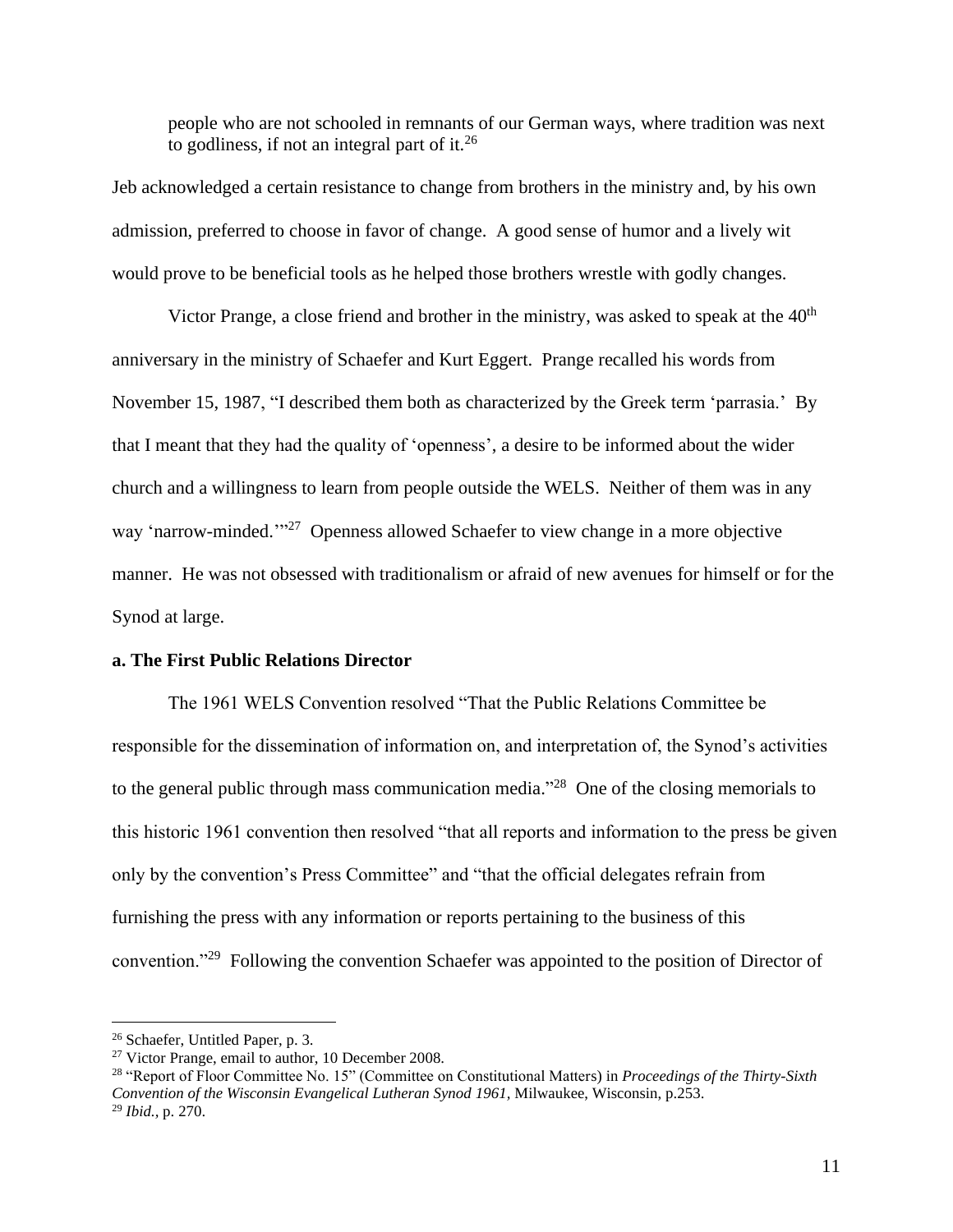Public Relations by the Praesidium of the Synod. He had led a workshop at Wisconsin Lutheran Seminary in the summer of 1960 and had presented the formative memorial to the convention, so he seemed a natural choice. This was his opportunity to change the way *others* viewed Wisconsin.

Before the 1961 convention, the Wisconsin Synod had had no voice in the media. Schaefer recalled the situation prior to his appointment,

We were being caricatured in the news media because we had no line of communication with the media and did not always speak with one voice. Our presidents at the time were fearful of the media—being misquoted, manipulation by reporters, etc.—and both President Brenner and Naumann more often than not declined to comment. This left reporters to their own devices.<sup>30</sup>

The first efforts of the public relations department were directed toward the dissemination of

general news about the Synod. Good news was news worth sharing with people. Schaefer wrote,

"Since at that time we were branded as the synod 'against everything,' it was deemed helpful if

our publics knew that we had other things to do besides opposing everything."<sup>31</sup>

But the Synod's resolutions to suspend fellowship with the Missouri Synod would dominate the agenda for some time. During the months following the convention Schaefer fired off official replies to the major Lutheran church magazines. He responded to one magazine

article which woefully misrepresented the Wisconsin position,

I fear that your good readers may gain the impression that the action of the Wisconsin Synod in suspending fellowship with the Lutheran Church-Missouri Synod was arbitrary and capricious…I do believe there was more behind our August resolutions to suspend fellowship than a spoiled child picking up his marbles and going home…Through the last decades we have observed a pattern developing which we believe may ultimately threaten the foundation of faith. Without claiming divine infallibility our convention gave its answer to that incipient threat. We only ask that it be measured and tested by the Lord and His Scriptures.<sup>32</sup>

<sup>30</sup> Schaefer, "Baumler Interview #2."

<sup>31</sup> James P. Schaefer, "From This Corner," NL, vol. 72, no. 18 (15 October 1985), p. 335.

<sup>32</sup> James P. Schaefer, "A Reply from Wisconsin," *American Lutheran*, vol. 45, no. 4 (April 1962), p. 24.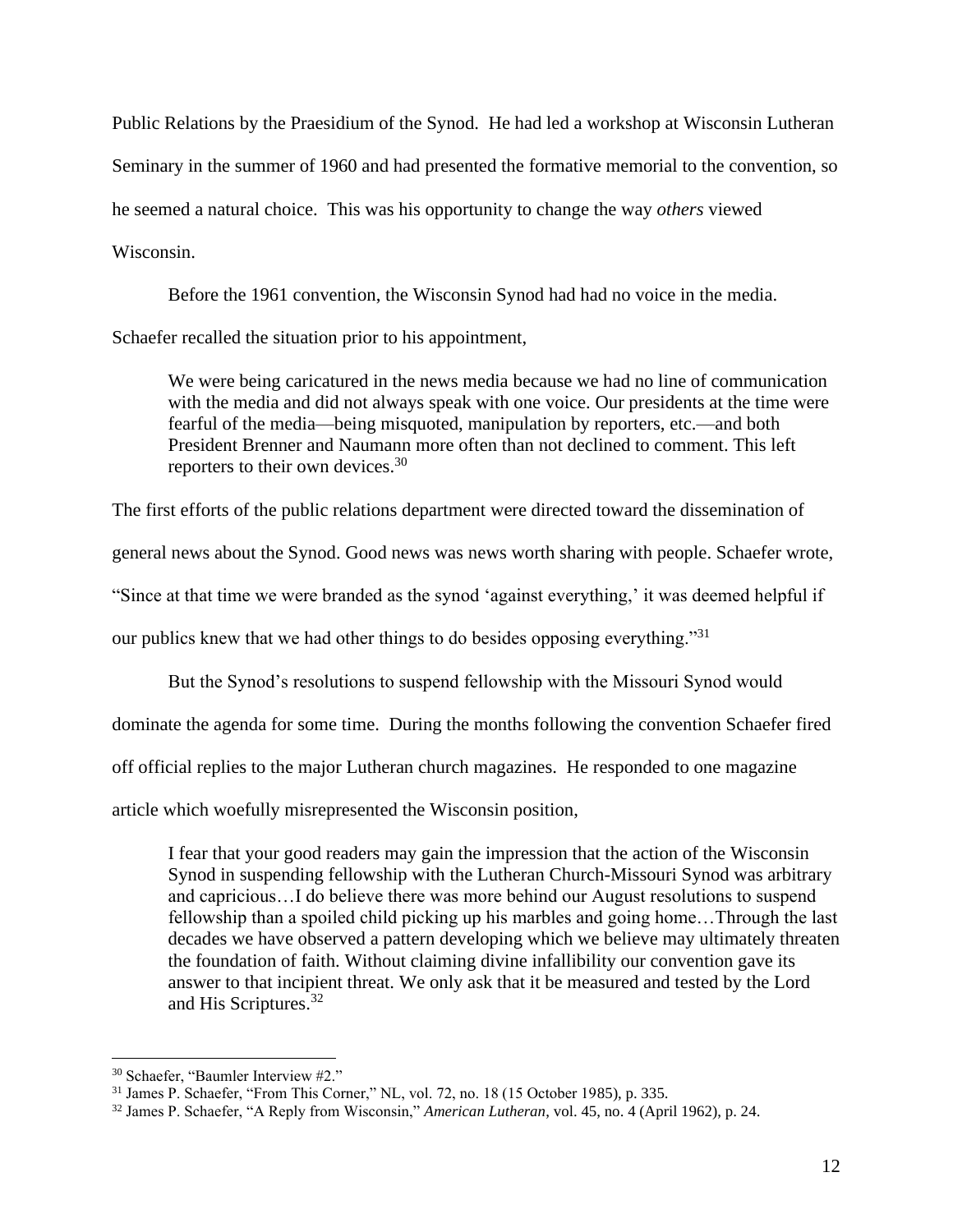The work of public relations was a "dirty business" in Schaefer's view, often complicated by emotions and misinformation. Schaefer had opportunities to confront these issues with patience and esprit. Regarding his duties he wrote, "I attended Lutheran church conventions and got to know America's reporters of religious news. I fielded inquiries from secular sources about our church and with the approval of the synod president appeared before a variety of forums."<sup>33</sup> By developing acquaintances and even friendships, he brought the Wisconsin Synod into the consciousness of many media outlets. Every synodical press release had his name and phone number on the top of it for over 28 years. The media finally had someone to contact. There are over 600 of these press releases and they fill three three-inch binders in the Wisconsin Synod archives. Most report the commonplace activities of the WELS gospel ministry, but with every press release Schaefer and the Wisconsin Synod were telling the world, "Hello, we do exist!"

No history of Schaefer's work as public relations director would be complete without noting his comments recorded in *Time* magazine. Shortly after the dissolution of the Synodical Conference, *Time* labeled the Wisconsin Synod as "the most rigidly fundamentalist of all Lutheran groups." The Synod's PR director was there to swing into action: "But 'we aren't ogres,' says Pastor James Schaefer of Milwaukee's Atonement Church. 'We enjoy a martini once in a while, and some of us even say 'dammit' from time to time.'"<sup>34</sup> Jeb claimed the comment was spoken off the record, but apparently *Time* did not consider it so. Some thought this catastrophe would sink Schaefer's career in the Wisconsin Synod. Yet, he recovered and continued to serve faithfully.

Schaefer did not limit his part-time work as public relations director to the written word. Sometimes the truth of God's Word needed to be proclaimed and defended in person by a

<sup>33</sup> Schaefer, "From This Corner," NL (15 October 1985), p.335.

<sup>&</sup>lt;sup>34</sup> *Time,* "The Isolated Synod," Friday, August 23, 1963. Find article at www.time.com/time/magazine/article/ 0,9171,875118,00.html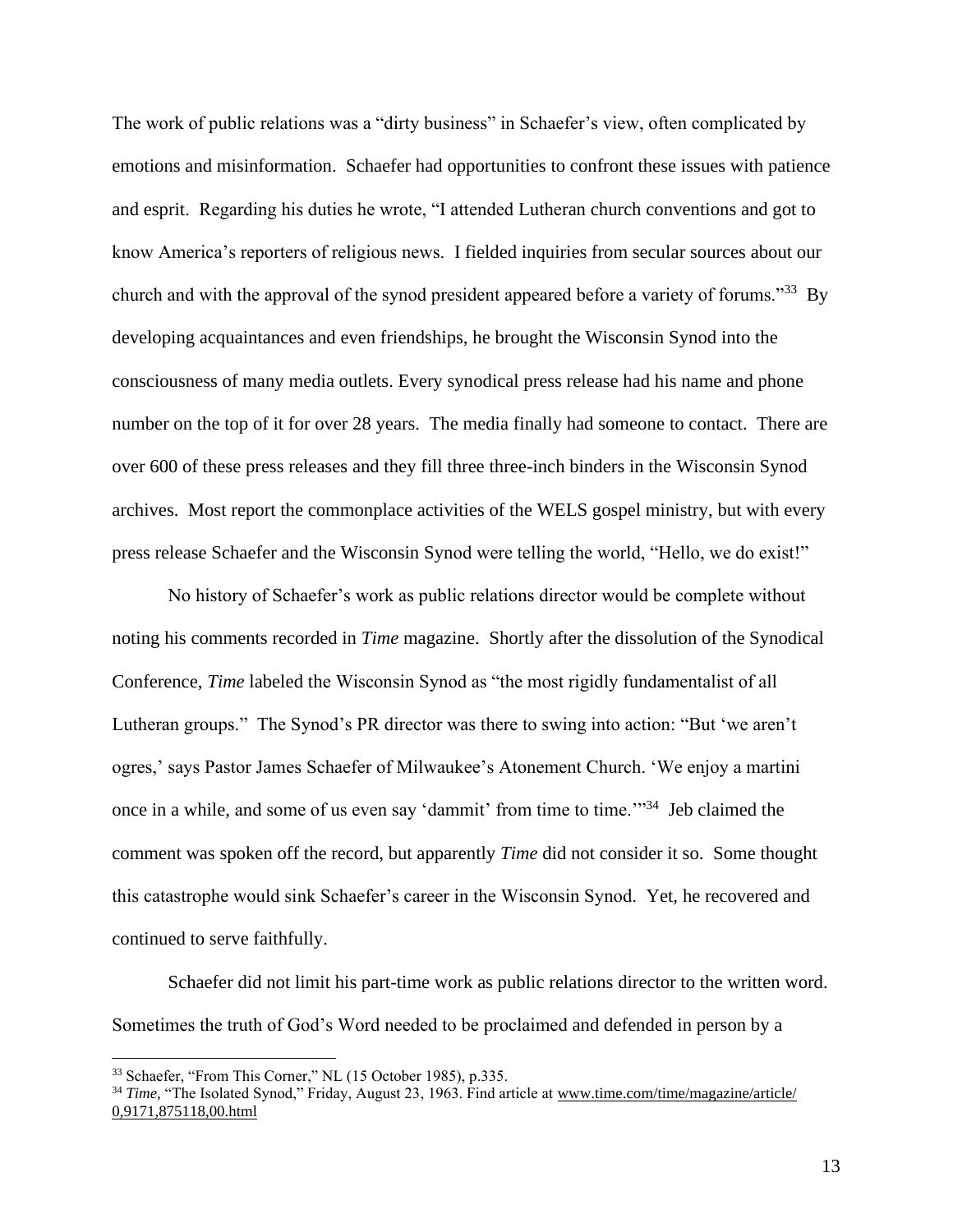capable Wisconsin Synod representative. In September 1974, for example, he appeared before the Greater Milwaukee Ministerial Association. Schaefer made it clear, in a lively way of course, that all WELS pastors taught the same things about Creation, the Exodus, and Jesus' miracles. He said, "You wake a Wisconsin Synod pastor in the middle of the night and ask him a theological question and, whether he's in Texas, New York or Milwaukee, he'll give you the same answer."<sup>35</sup> Others took notice and applauded Schaefer's work on this instance. The religion writer for the *Milwaukee Sentinel* said, "Schaefer's presentation was forthright, unapologetic, and without the slightest concern about how 'old fashioned' his doctrine might be. He was speaking for what he deemed to be 'the Word of God,' and that was that…Schaefer's talk left many of his liberal Protestant hearers goggling in amazement."<sup>36</sup> Through personal interaction and intelligence Schaefer was adjusting and informing perceptions about the Wisconsin Synod. He was working for change.

Whenever a newspaper writer wanted the conservative spin on a subject, it seemed that the Wisconsin Synod and Jeb Schaefer were called upon. After the ten year moratorium on the death penalty was lifted in 1977, religious debate on the subject spilled over into the pages of *The Milwaukee Journal.* Schaefer said, "God has not denied to the government the right of capital punishment in capital cases, just as the Bible does not deny a country the right to take life in defense of itself against an aggressor."<sup>37</sup> Schaefer was also found on the pages of Milwaukee newspapers defending the deity of Christ and the inerrancy of Scripture,

He [Schaefer] said that if the Biblical portrayal of Jesus as the Son of God were not literally true, the 'New Testament would be emptied of all truth' and there would be no point in being a Christian. He said the bodily resurrection of Jesus from the dead was

<sup>35</sup> "Wisconsin Lutheran Synod: 'Closed Circuit' Schools Guard Faith of Pastors," *Milwaukee Sentinel,* 28 September 1974.

<sup>36</sup> James M. Johnston, "Chapter & Verse: Schaefer's Refreshing Candor," *Milwaukee Sentinel,* 28 September 1974.

<sup>37</sup> Alicia Armstrong, "Clergy Here Divided on Morality, Efficacy of Death Penalty," *The Milwaukee Journal*, 22 January 1977, p. 4.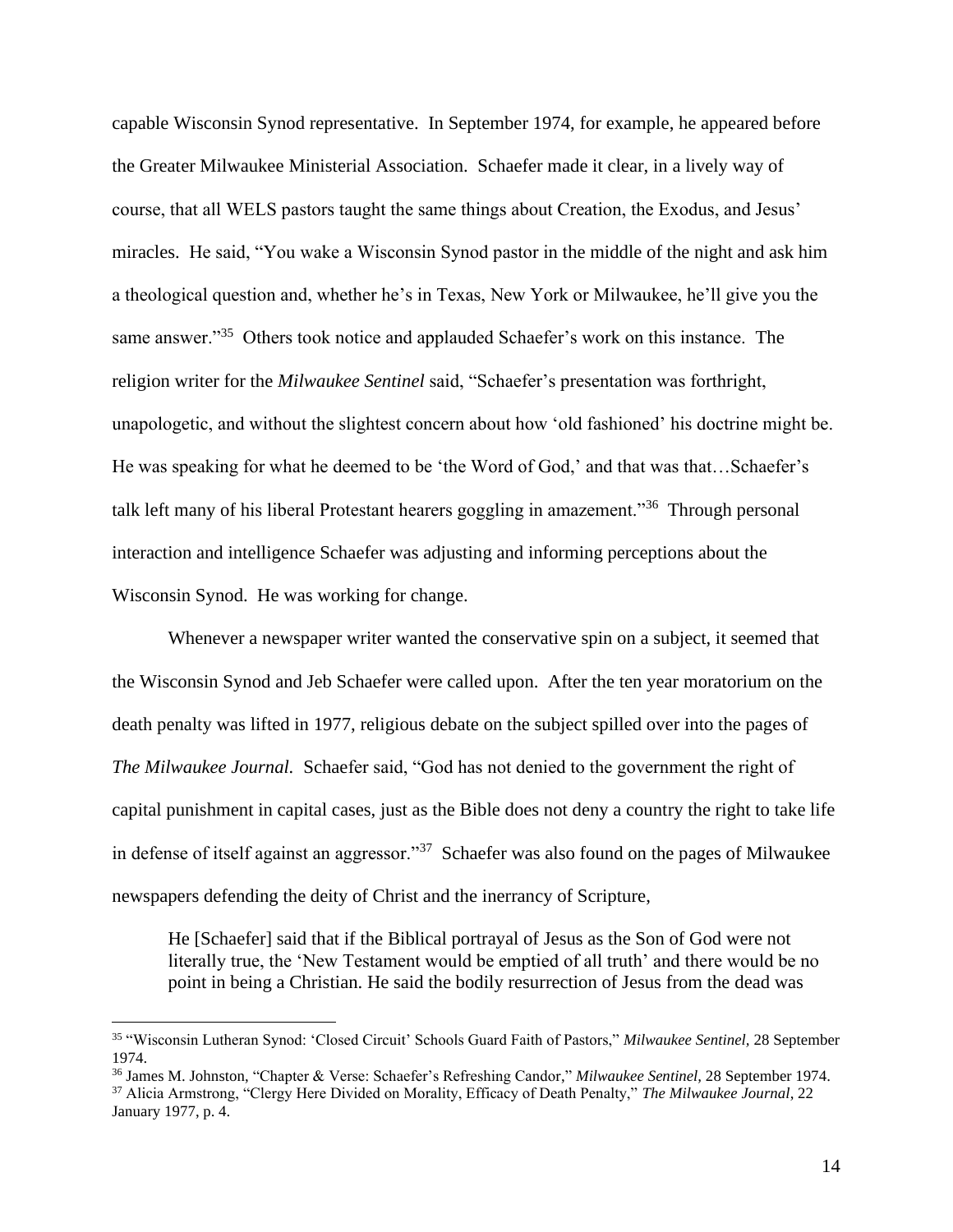essential to the traditional Christian contention that fallen man was redeemed by Jesus, who died for man's sins and then demonstrated His divinity by rising from the dead…The conservative belief of Wisconsin Synod members and others is that God revealed His truth in the Bible, so it must be entirely reliable. Its historical claims and accounts of miracles must be true, because God would not produce a book full of lies, half truths and misleading accounts.<sup>38</sup>

His goal was to present a positive, biblical public image of the Wisconsin Synod. These were

powerful opportunities to testify to the beating heart of the Synod.

In a society so confused about fellowship principles, however, ecumenical issues were bound to surface from time to time. The split with Missouri had brought an end to many joint operations between the two synods and many people never understood what the fuss was all about. Regarding those external ecumenical organizations Schaefer went on record,

To participate would be to engage in "unionism" instead of real unity and would be "sinful in the sight of God," said Schaefer. "We had to withdraw. It is hard to get a group of religionists together without some expression of religion. We are sympathetic to many of their goals and activities," Schaefer added. "Withdrawing didn't make us happy because we don't like to be in isolation and we don't mean to be separatists. But obedience to the Word of God is paramount to us. If St. Paul said 'avoid,' he certainly meant 'avoid."<sup>39</sup>

Again one sees that Schaefer is concerned with the positive presentation of biblical truth. His

expressions are candid and seek to woo the listener and even, to win the listener. Unfortunately,

his conciliatory tone often drew criticism within his own Wisconsin Synod because many felt

there was no need to "sympathize" with errorists. This was a price Schaefer was willing to pay

to change the way people outside our fellowship viewed the Wisconsin Synod.

# **b. The Editor of the** *Northwestern Lutheran*

In November 1981 Schaefer was called to replace Rev. Harold Wicke as editor of *The* 

*Northwestern Lutheran.* He was, in fact, the third person called to the position. According to a

<sup>38</sup> Alicia Armstrong, "Resurrection Debate Goes On," *The Milwaukee Journal*, 23 November 1977, p. 9.

<sup>39</sup> James M. Johnston, "Ecumenism at Home: Synod Says Bible Bars Joint Work," *Milwaukee Sentinel*, 2 April 1977.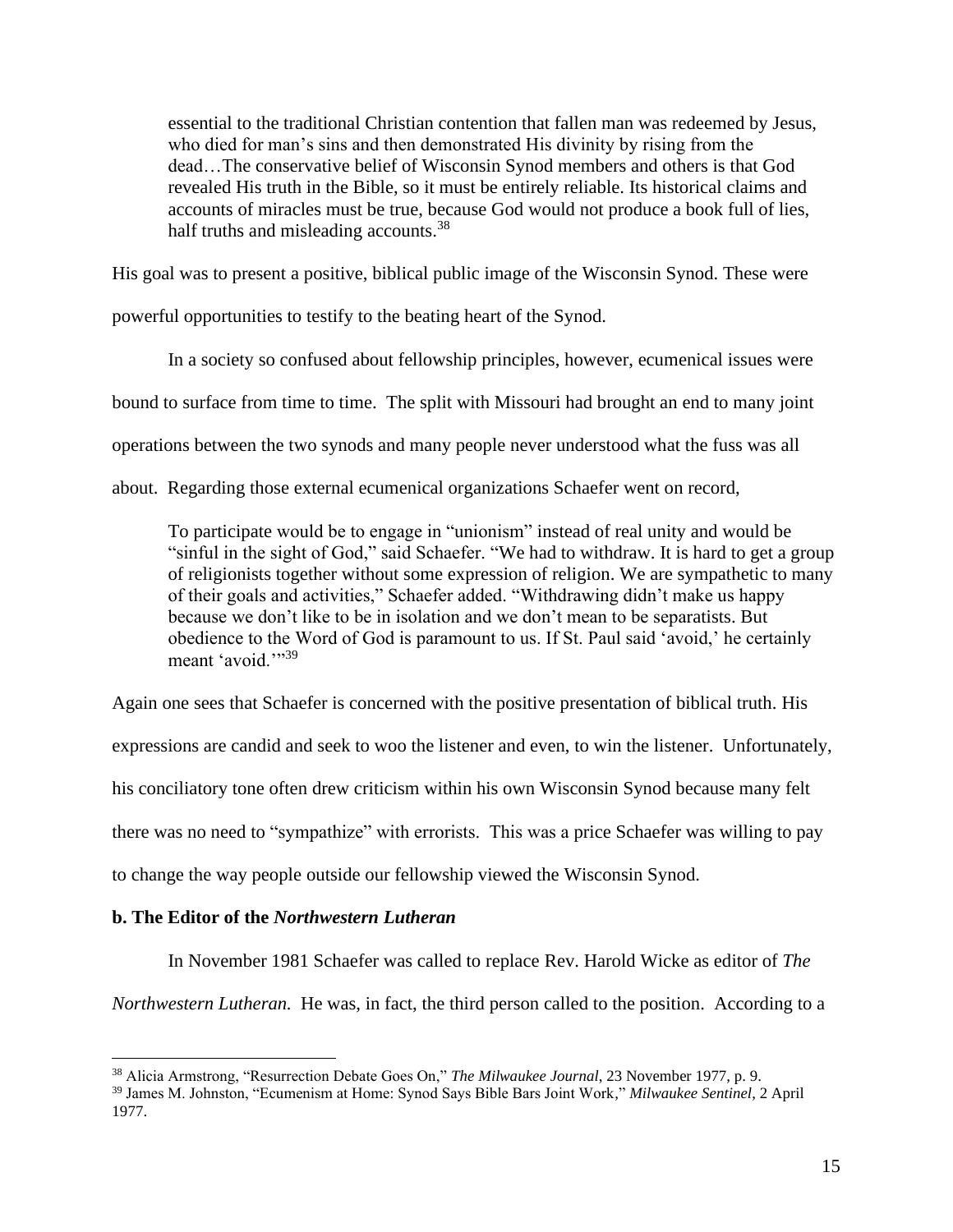rare family-wide letter from Schaefer, Richard Lauersdorf and Lynn Schroeder were called

before him. Schaefer wrote his six children,

There were a number of people hoping that I would get it. Uncle Ray [Wiechmann] (who is one of the presidents) was a strong supported [sic] from the first call on. President Mischke was a strong supporter too. I guess I was pulling for myself too. One of the problems in the present position is that you begin to wear out. After fourteen years, you feel a little stale. I had not hidden this feeling so friends rallied to my cause. Now that I have the call it is not all that easy to evaluate the situation. The call must still be decided on the same old factors: where can I serve the Lord best.<sup>40</sup>

After discussing some positives and negatives in each position Schaefer closed with these words,

As you can see from what I have written above, I am leaning toward accepting the call. I am not a strong administrator, and have never relished that kind of job. I am too sloppy about details and I get bored with the routine. I am more and more tied up with supervising the work of the office and less and less with producing the stewardship literature. Whether I could endure that kind of routine until retirement, I don't know. I do know that the Northwestern Lutheran is a kind of challenge. It has essentially remained unchanged since Grandpa's time [1950s]: same old articles, same old features, same old look. anyway [sic], if you have some thoughts on this, let me know. At least I know that I have your prayers. Love to all of you! Dad<sup>41</sup>

Schaefer accepted the call and left the Synod's stewardship office. He filled the post of editor which his father W. J. had occupied part-time from 1938-1957. And yes, change came within the synod through *The Northwestern Lutheran.*

In his first issue as editor Schaefer echoed words Rev. Wicke had written when he assumed the position: "And I also want to assure you, *nothing will change,* that is, nothing that really matters will change."<sup>42</sup> The same unconditional commitment was pledged to the Scriptures and the same devotion to the Lutheran Confessions was retained, but changes were inevitable in Schaefer's view. The questions raised by WELS members in 1980 were not the

<sup>40</sup> James P. Schaefer to "The Schaefer Kids, Whenever You Are USA," 19 November 1981, copy in possession of the author.

<sup>41</sup> *Ibid.*

<sup>42</sup> James P. Schaefer, "Comments From the Editor," NL, vol. 69, no. 3 (1 February 1982), 34. Emphasis in original.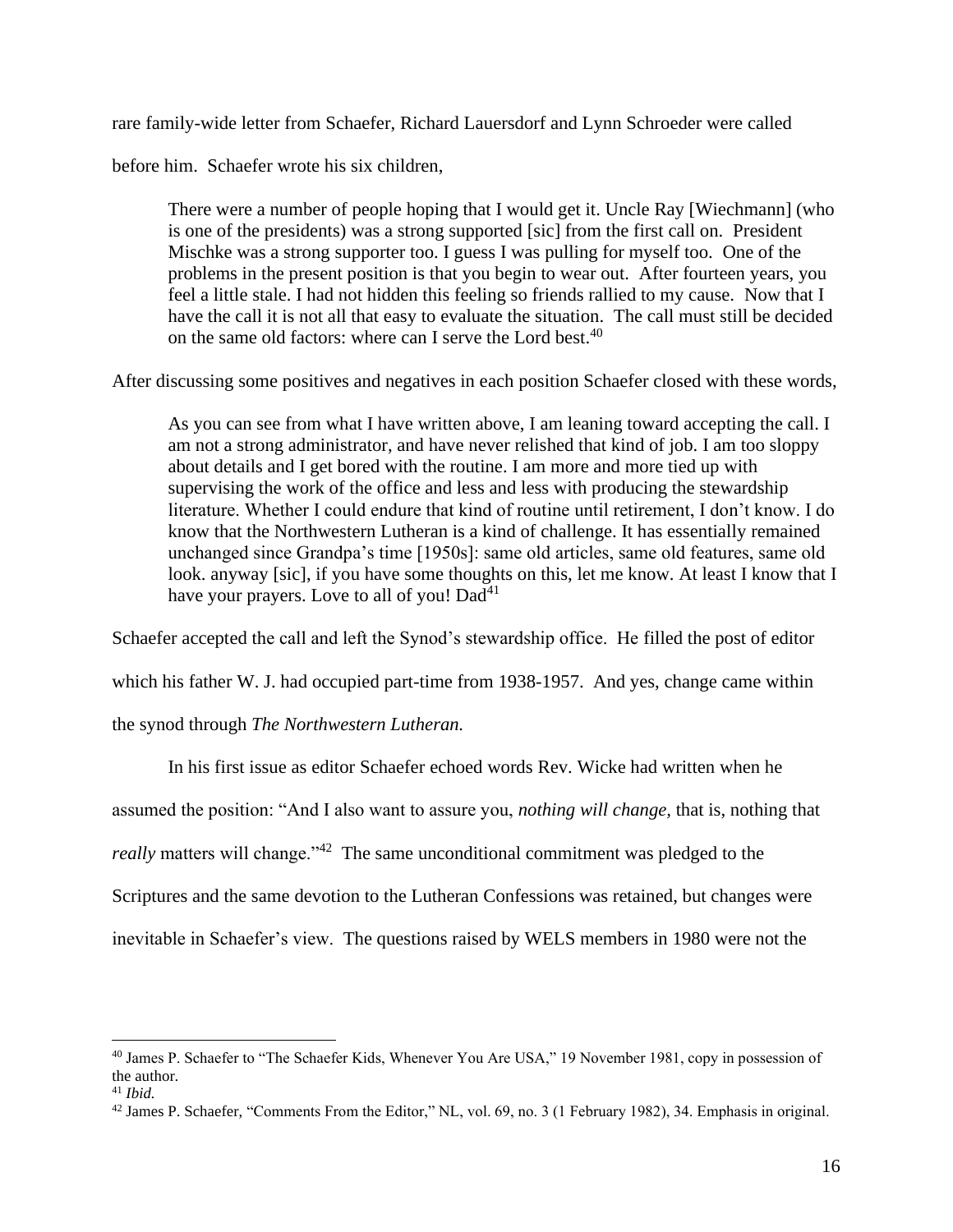same questions of the 1950s. The Synod needed to be prepared to meet the challenges with God's Word. Challenges meant changes would be necessary.

Changes began appearing in *The Northwestern Lutheran* one month after Schaefer became editor. Some of these initial changes to the magazine were obvious. The magazine had had much of the same appearance as it did in the early 1950s. Schaefer began to reduce the use of the three column page and sought to make the pages more pleasing to the eye. As always his changes were first brought before the Conference of Presidents, as Mischke related, <sup>43</sup> and then spelled out for his readers in the pages the magazine. This was a constant effort on Schaefer's part. He never stopped making *The Northwestern Lutheran* the best magazine he could possibly put out. He pledged it to his readers, "My pledge as editor: In the months ahead I will try to make *The Northwestern Lutheran* as attractive, as readable, as interesting as the money and talent I have at my disposal can make it under God. That's a promise!"<sup>44</sup> And he continued to work at that promise, "We will continue to improve this magazine. One of the delegates at the convention asked me in a floor committee meeting if I was satisfied with the magazine. 'When I find myself satisfied with The Northwestern Lutheran,' I said to the delegate, 'I will resign.' I reiterate that promise."<sup>45</sup>

This unrelenting desire to make the magazine better was fueled by his desire to put the magazine in the hands of every layperson in the Synod. Prior to Schaefer's time it was generally recognized that *The Northwestern Lutheran* was not the magazine of the laity, but of the clergy.<sup>46</sup> Schaefer saw that his mission as editor was to reach the people of the Synod. "This magazine is the best way we have of letting people know what we stand for and how serious we are about our

<sup>43</sup> Mischke, interview by author.

<sup>44</sup> James P. Schaefer, "From This Corner," NL, vol. 69, no. 8 (15 April 1982), 114.

<sup>45</sup> James P. Schaefer, "From This Corner," NL, vol. 72, no. 17 (1 October 1985), 315.

<sup>46</sup> Mischke, interview by author.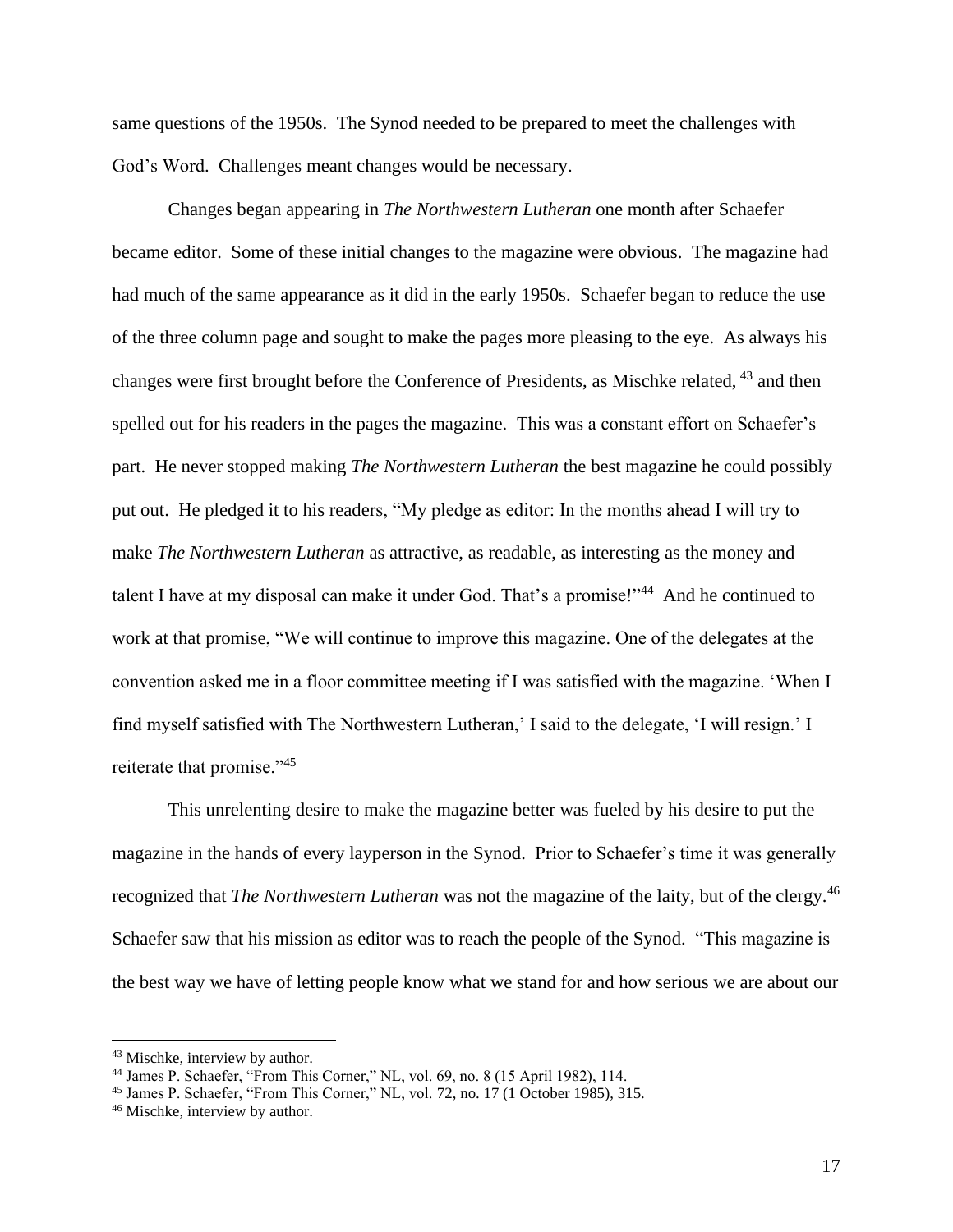standing. This magazine informs, edifies, instructs and inspires as no other medium in use in our circles of churches,"<sup>47</sup> he wrote. Improving and making changes were intended to get people reading the magazine. In the same vein Schaefer stressed increasing subscriptions to the magazine. Based on the numerical size of the WELS and compared to other Lutheran church magazines, subscriptions could easily have been around 75,000. But they had hovered at 41,000 for many years. Schaefer believed changes in style were one way to accomplish this goal. As he began to hear criticism he wrote,

If life is not to become a torment, we must tolerate differences in taste. And taste, good taste, is what the composition of a family magazine is all about. If we recognize that the Wisconsin Synod is not a cozy fellowship of the like-minded but the fellowship of the Christ-minded, in judging the NL we will separate taste from substance. As we experiment with face-lifts on this 71-year-old magazine, I am reminded of one of those magisterial sayings of John Kenneth Galbraith for which he is justly famous, "The experience of being disastrously wrong," he said, "is salutary. No editor should be denied it, and not many are."<sup>48</sup>

Schaefer sought good writers to produce a magazine worth publishing. He continued to make changes to the form and content of the magazine. He wanted to create something worthwhile. His perspective was this: "Poor writing is poorly read."<sup>49</sup> The people of the Synod responded and subscriptions rose to 65,000 during Schaefer's time.

Putting the magazine in the hands of the people, though, was nothing new for *The Northwestern Lutheran.* Schaefer quoted one of the original editors of the magazine, John Jenny, to support his work and stance, "…Jenny writes, 'The Northwestern Lutheran endeavors to bring to the Lutheran home articles both instructive and edifying, and to keep people in touch with the current events in the religious world.' And 71 years later our purpose has not changed

<sup>47</sup> James P. Schaefer, "From This Corner," (1 October 1985), 315.

<sup>48</sup> James P. Schaefer, "From This Corner," NL, vol. 72, no. 9 (1 May 1985), 155.

<sup>49</sup> James P. Schaefer, "From This Corner," NL, vol. 71, no. 15 (15 August 1984), 226.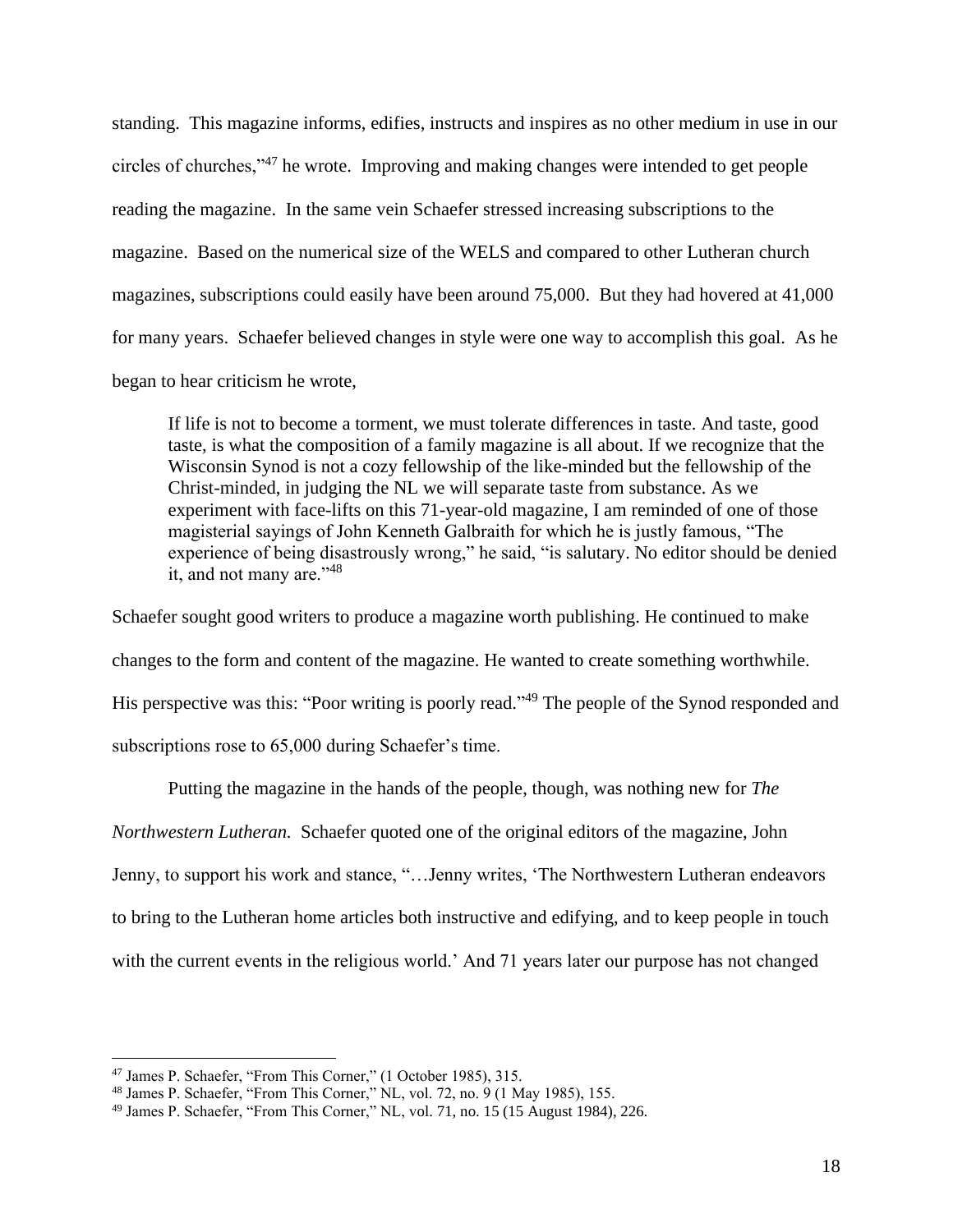that much."<sup>50</sup> Through this medium Schaefer presented a variety of the Synod's activities to its constituency and also solicited comments from the people.

To assist with this exchange of information, a veritable give and take relationship was established. The editor announced the addition of a "letters" section and a "question and answer" section.<sup>51</sup> These were the two major suggestions Schaefer had received from readers when he asked for their input. (The letters section also ended up to be one of the most criticized portions of the magazine.<sup>52</sup>) Here readers could respond to whatever had been written in the magazine and often views were expressed that did not always agree with contemporary WELS thought. This was a good thing in Schaefer's view: "There is a chemistry at work in every community. It must be constantly catalyzed."<sup>53</sup> The magazine simply provided a place for discussion and the dissemination of information. Yet, "rules" were laid out for the letters column and two stick out: "The letter column will not be a vehicle for debating matters which God has decided in his word" and "Letters must be brief (not more than 250 words), to the point, free of malice, conforming to all the requirements of the eighth commandment."<sup>54</sup> The same commitment to the Scriptures was maintained while changed entered the public arena. It was okay to talk about change—in fact, it was now encouraged by the editor.

But these changes had two dominant themes in view. First, Schaefer wanted to give his readers a greater sense for the Holy Christian Church on earth. He wanted them to learn about other denominations and to see that there were *Christians* in other denominations. (This author remembers a time at age eleven when James Schaefer said to his son William J. that someone was surprised to hear that people other than Wisconsin Synod Lutherans would be in heaven.

<sup>50</sup> James P. Schaefer, "From This Corner," NL, vol. 72, no. 1 (1 January 1985), 2.

<sup>51</sup> James P. Schaefer, "From This Corner," NL, vol. 69, no. 9 (1 May 1982), 130.

<sup>52</sup> Cf. Mark Braun, "The 'new' Northwestern Lutheran," *Forward in Christ/NL*, Vol. 88, no. 1, (January 2001), 14.

<sup>53</sup> James P. Schaefer, "From This Corner," NL, vol. 69, no. 11 (1 June 1982), 162.

<sup>54</sup> James P. Schaefer, "From This Corner," NL, vol. 69, no. 9 (1 May 1982), 181.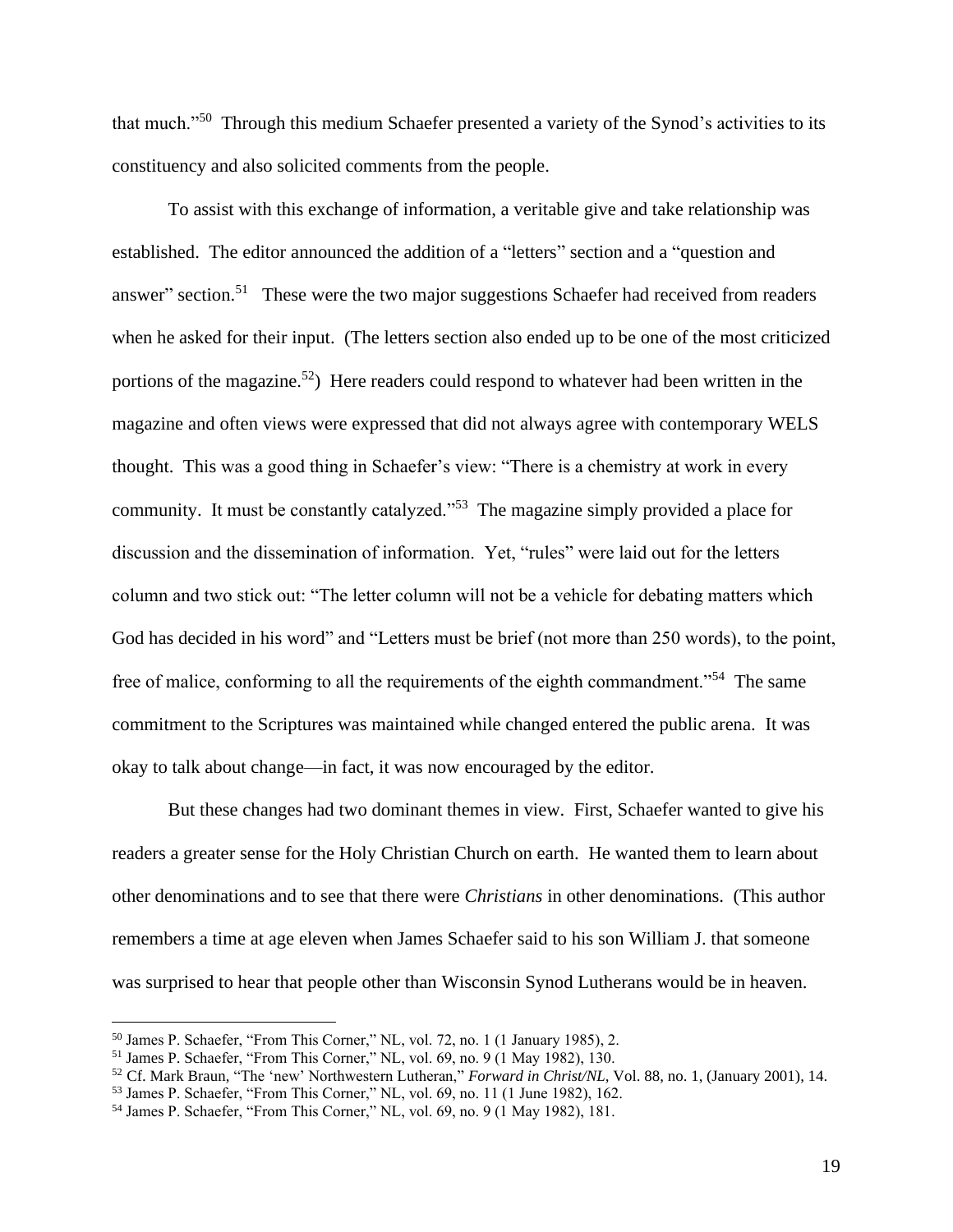And personally, I was surprised to hear that!) His additions to the *Northwestern Lutheran*  reflected this goal. A new feature, "News around the world," was included with no commentary. The aim was to share information readers may not have heard elsewhere. And yes, Schaefer admited, "What makes news is a subjective business, so you will be at the mercy of my judgment."<sup>55</sup> Victor Prange was later recruited to write a series of 11 articles entitled, "Why so many churches?" The series briefly outlined other denominations and included differences between these denominations and biblical WELS Lutheranism. Prange's last article had this to say, "Differences in doctrine produced the many churches; only agreement in doctrine will truly unite the churches."<sup>56</sup> The same allegiance and loyalty to the Holy Scriptures existed, but the perspective about the American religious scene and the Synod's place within it were being broadened. Articles came concerning cults, evangelism, music history, stewardship, Lutheran history, prayer in schools, the death penalty, abortion, alcoholism, and other contemporary issues. These were all aimed at wrestling with American problems and testifying to the truth of God's Word.

One example from his editorials demonstrated in a striking way his desire to help others see the Holy Christian Church. Schaefer shared an unpublished anecdote of Dr. Albert Schweitzer. In the previous editorial Schaefer had described the deplorable, un-Christian methodology of the historical-critical school of thought. Dr. Albert Schweitzer was a chief proponent of this theological school with his book, *The Quest of the Historical Jesus*. Edgar Hoeneck and wife happened to hear Schweitzer preach on Good Friday 1960 in Africa. He had read from the Gospels, closed his Bible and said, "Whoever claims that Jesus did not live, die and rise from the dead, either does not understand clear language or willfully denies what I have

<sup>55</sup> James P. Schaefer, "From This Corner," NL, vol. 69, no. 5 (1 March 1982), 66.

<sup>56</sup> Victor H. Prange, "Why so many churches?" NL, vol. 71, no. 4, (15 February 1984), 57.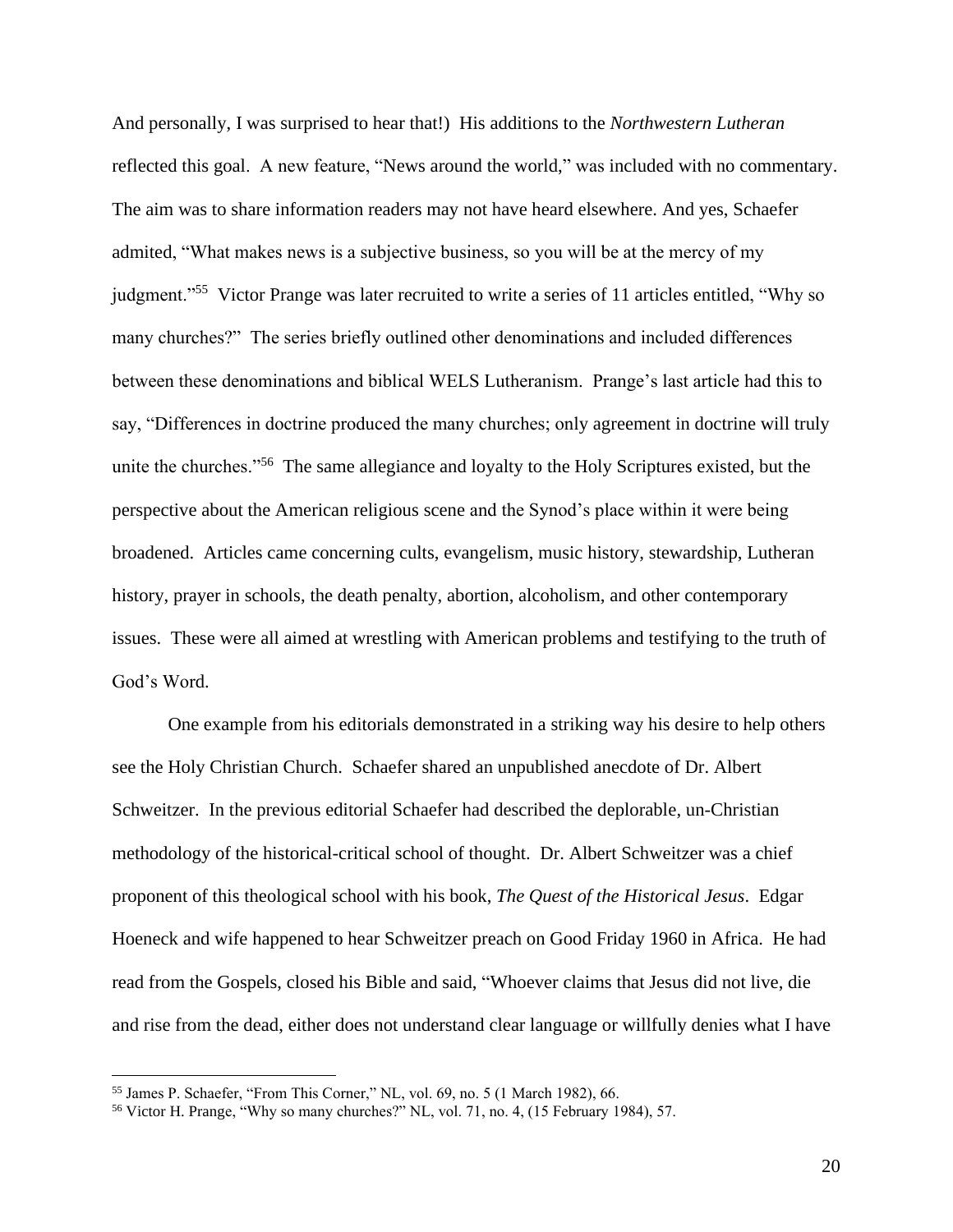just read." Schaefer repeated Hoenecke's conclusion of the event when he wrote, "If there existed in the prayers and personal meditation of Dr. Schweitzer such a 'happy inconsistency' the only one of his chroniclers – so far as I know – who has noted it is Hoenecke. Those who have followed closely the life of Dr. Schweitzer will welcome this precious insight into the spiritual life of that great man."<sup>57</sup> So in one issue Schaefer rightly condemned the historical critical method, while in the very next issue he welcomed the happy inconsistency often found in one major proponent of it! Whether one should agree with his conclusion is debatable, but his words speak for themselves. In a calm and intelligent way Schaefer was broadening horizons within the Synod.

A second major issue, in addition to raising sights to see the Holy Christian Church, was the role of women in the writing of the *Northwestern Lutheran.* Throughout the 1970s around one percent of the articles were written by women. Most were written by men, namely, pastors. Schaefer recruited good writers and had articles about motherhood—written by women. He also came under fire for his employment of a woman, Dot Sonntag, as his assistant editor. People asked questions about the roles of men and women. According to one writer, "Privately, some groused that the magazine should be renamed *The WELS Ladies' Home Journal.* But the editor refused to yield."<sup>58</sup> Schaefer's decisions to employ female writers and an assistant editor were (like other decisions) brought before the Conference of Presidents for approval, as noted above. For the magazine to be read by all people in the church, for the *Northwestern Lutheran* to be a truly church oriented magazine, meant that women were to be involved in the process. This was a revolutionary idea for the Wisconsin Synod and Schaefer was leading the way. In fact his views on women had been public knowledge for some time. Already in 1974 he had upheld

<sup>57</sup> James P. Schaefer, "From this corner," NL, vol. 73, no. 10, (1 May 1986), 179.

<sup>58</sup> Mark Braun, "The 'new' Northwestern Lutheran," 15.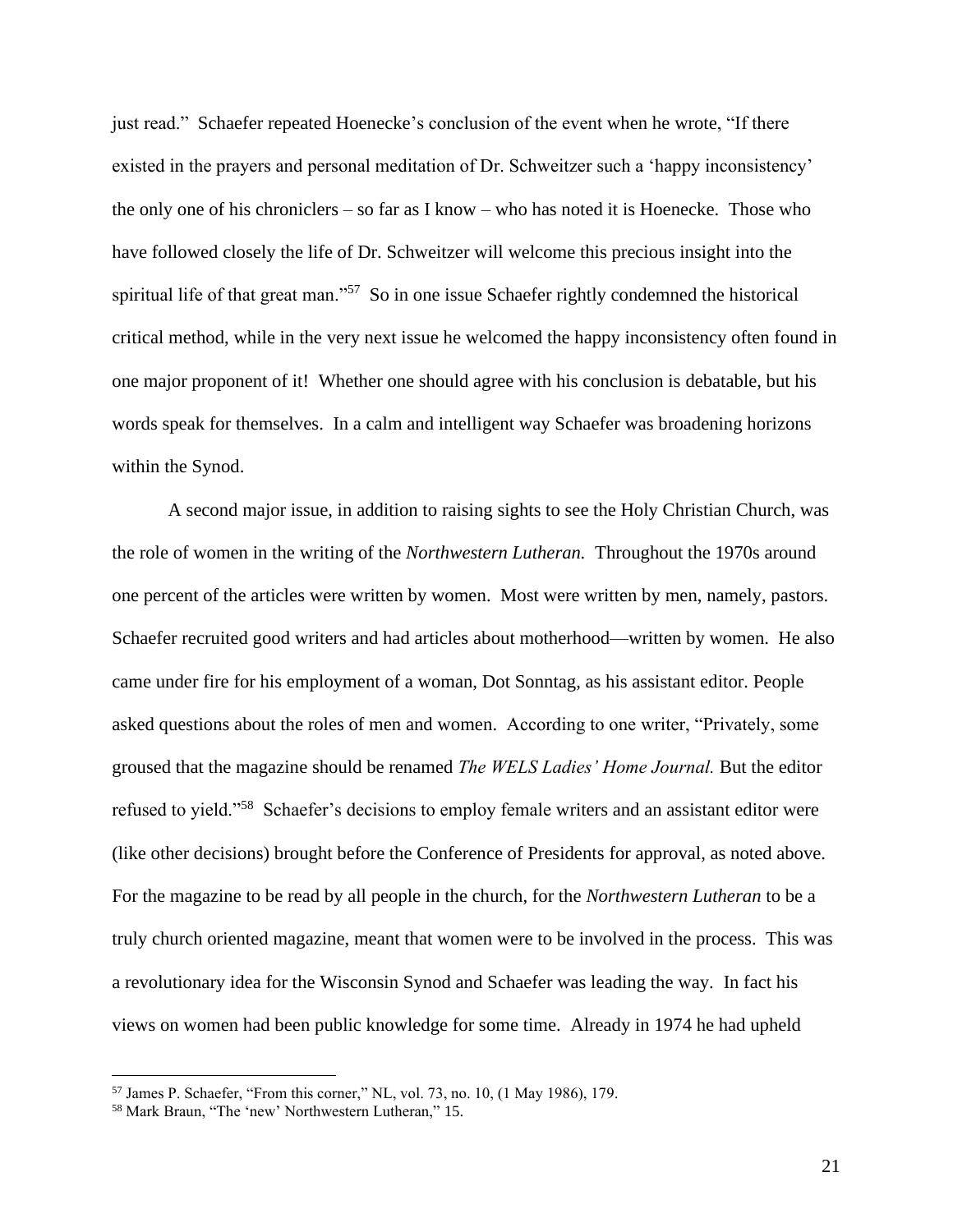Scripture's injunctions against women exercising pastoral leadership over men. Schaefer however quipped, "But I am not a male chauvinist pig, and I don't want to see anyone treated without dignity."<sup>59</sup> Many in the Synod agreed and the participation of women in the magazine's publication increased. Schaefer did not change what God's Word taught about the roles of man and woman, but the application was altered in this instance.

Outside and inside of WELS people noticed Schaefer's work to change perceptions. In 1983 *Lutheran Perspective* listed Schaefer #18 on a list of 1982's most influential Lutherans. The article commented briefly, "18. James Schaefer…whose reshaping of the *Northwestern Lutheran,* while not wavering on the Synod's traditional position, signaled a new up-beat spirit in the Wisconsin Synod."<sup>60</sup> Another journalist in the Milwaukee area summarized thus, "Within the synod he is widely considered one of its cherished unsung heroes. Outside the synod, among church leaders of other denominations and among journalists, he is respected for his honesty, accessibility and intelligence."<sup>61</sup> The Synod too paid attention. The 1985 WELS Convention applauded the revisions to *The Northwestern Lutheran*. The convention also encouraged "further efforts to broaden the mass appeal and circulation" of the magazine. WLC professor Mark Braun observed many years later, "In his own writing, Schaefer went for the heart, but he made his readers think too. His 'from this corner' editorials consistently revealed concerns ranging far beyond WELS. He seldom advocated predictable or easy solutions for an increasingly complicated world." 62

<sup>59</sup> "Wisconsin Lutheran Synod: 'Closed Circuit' Schools Guard Faith of Pastors."

<sup>60</sup> "Who Were the Most Influential Lutherans in 1982?" *Lutheran Perspective*, (24 January 1983), 4. [Ellipsis in the original.]

<sup>61</sup> Kenyon.

<sup>62</sup> Braun, "The 'new' Northwestern Lutheran," 15.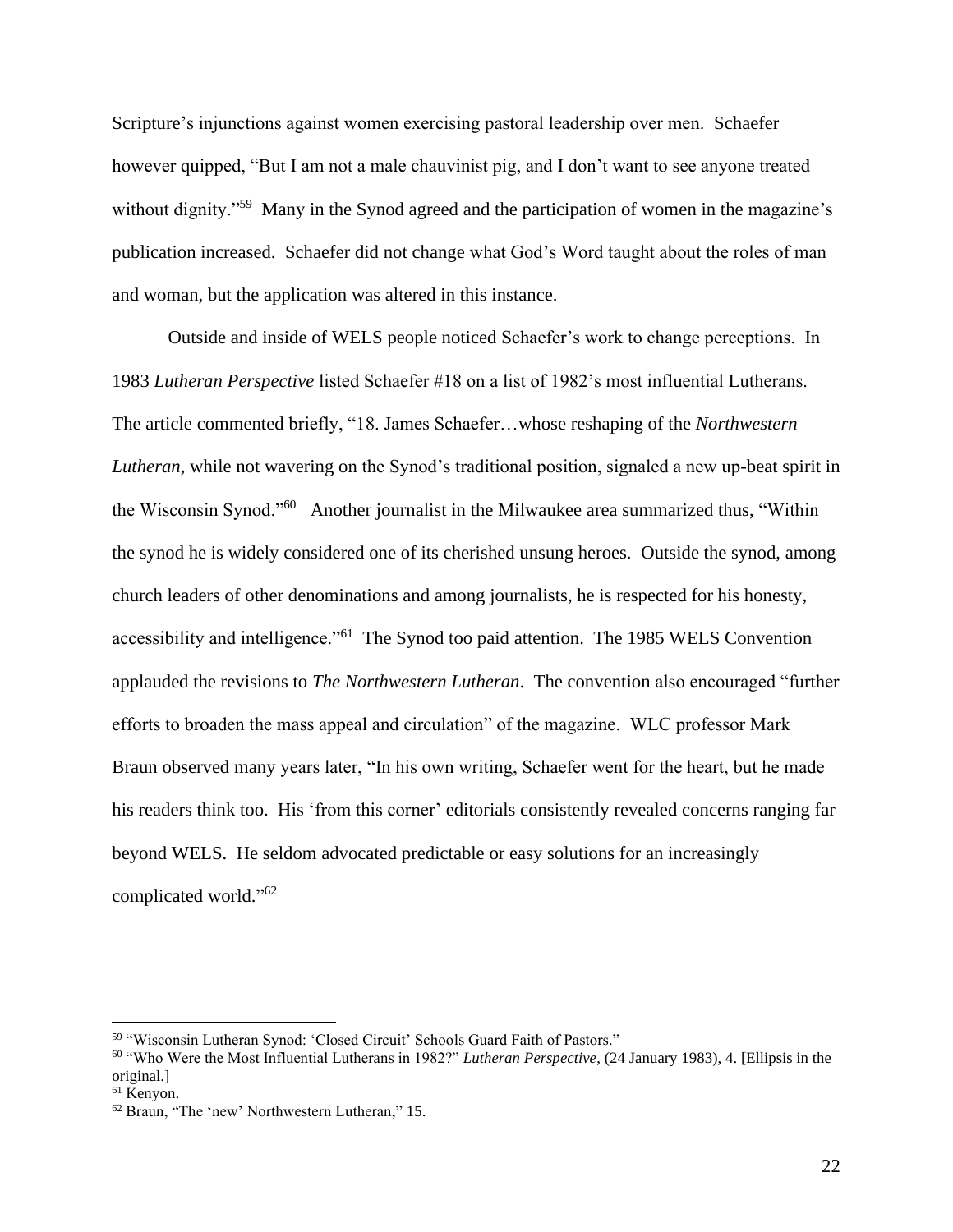Schaefer's impact on the Wisconsin Synod has yet to be fully evaluated.<sup>63</sup> It is clear, however, that he changed perceptions of Wisconsin both inside and out. His voice was a progressive call to God's people not to be afraid of change but to continue moving forward with God's Word. It was his view that the gospel takes hold of a person and a culture and creates its own forms and expressions. Rigid traditionalism would stifle this growth. To stop the conversation and keep silent would stifle this growth. If he had had a personal motto, it would have been the Latin phrase: *tempora mutantur, et nos mutamur in illis.<sup>64</sup>* Schaefer expressed those same thoughts in a conference paper delivered a month before his death, "WELS has changed in the past. Where it is possible, it will change in the future. And in every case of change in the WELS, it is not because the Word has changed, but our application of that Word."<sup>65</sup>

<sup>&</sup>lt;sup>63</sup> Carl Mischke pointed out to this writer that the area of stewardship was one in which Jeb Schaefer blazed new trails for the WELS.

<sup>64</sup> "Times change and we change with them," attributed to Emperor Lothar I (795-855). A close second for his personal motto would be the plaque from his desk, now in the possession of the author: "Let Us Crucify the Old Adam…Not Bore Him to Death!"

<sup>65</sup> Schaefer, Untitled Paper, p. 7.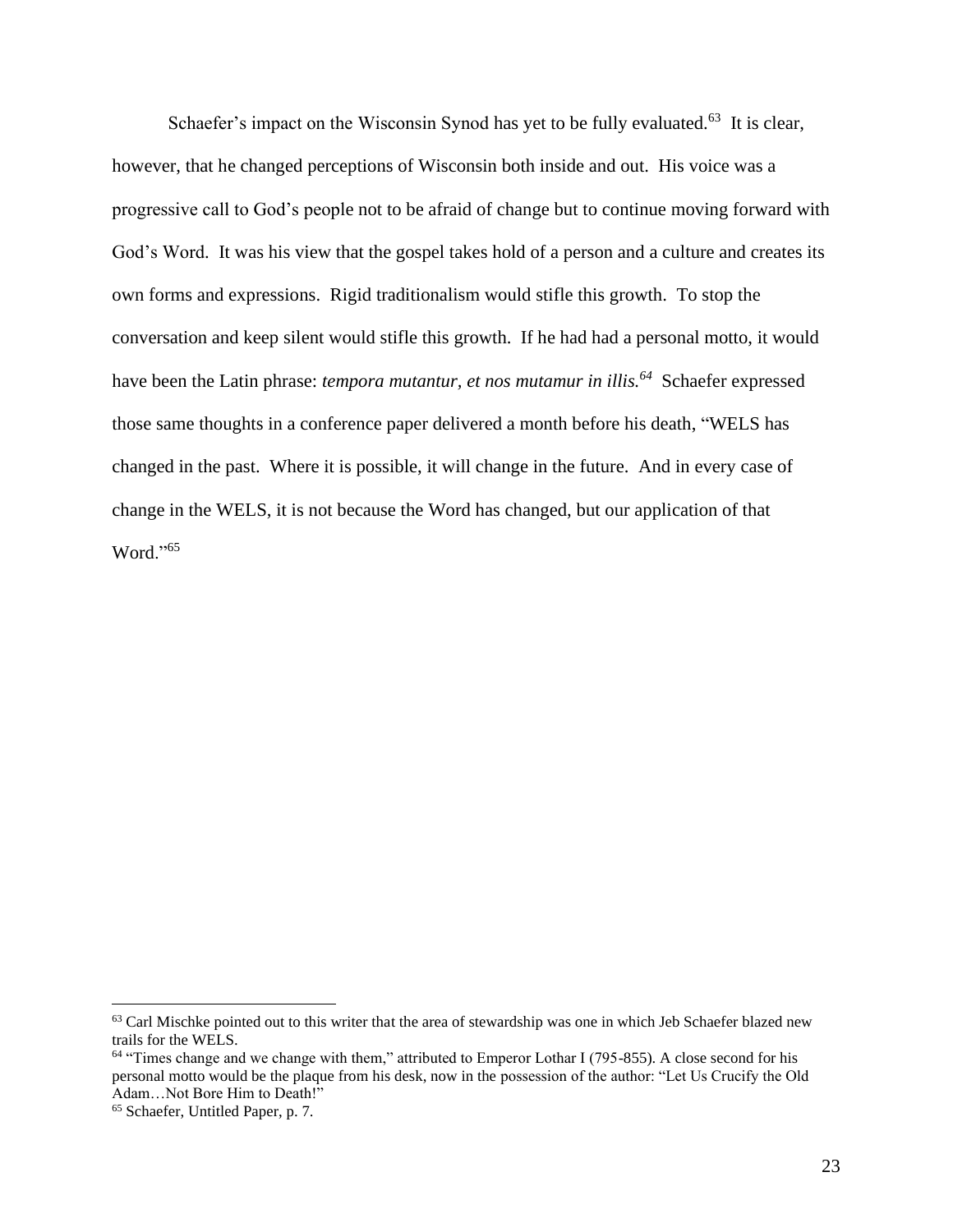## Bibliography

- Armstrong, Alicia. "Clergy Here Divided on Morality, Efficacy of Death Penalty," *The Milwaukee Journal*, 22 January 1977, p. 4.
- . "Resurrection Debate Goes On," *The Milwaukee Journal*, 23 November 1977, p. 9.

Baumler, Gary. "The Editor's Pen." NL, vol. 81, no. 1 (January 1994), 34.

. Email survey by the author, 9 December 2008.

*Black and Red*, "Commencement Issue." Northwestern College Press, 1944.

- Braun, Mark. "The 'new' Northwestern Lutheran," *Forward in Christ/NL*, Vol. 88, no. 1, (January 2001), 14.
- Johnston, James M. "Chapter & Verse: Schaefer's Refreshing Candor," *Milwaukee Sentinel,* 28 September 1974.
	- . "Ecumenism at Home: Synod Says Bible Bars Joint Work," *Milwaukee Sentinel*, 2 April 1977.
- Kenyon, Richard L. "Synod Owes Much to an Unsung Hero," *The Milwaukee Journal*, Saturday, 7 August 1982, p. 4.

Lawrenz, Carl. "Seminary Graduation," *Northwestern Lutheran*, vol. 34, no. 13, (22 June 1947).

Mischke, Carl. Interview by the author, Sun Prairie, WI, 10 December 2008. DVD copy included with this paper.

Prange, Victor H. Email to author, 10 December 2008.

. "Why so many churches?" NL, vol. 71, no. 4, (15 February 1984), 57.

- "Report of Floor Committee No. 15" (Committee on Constitutional Matters) in *Proceedings of the Thirty-Sixth Convention of the Wisconsin Evangelical Lutheran Synod 1961,* Milwaukee, Wisconsin, p.253.
- Schaefer, James P. Autobiography entitled "vitajs" dated 1 April 1995, copy in possession of the author.

. "Baumler Interview #2" [no date], copy in possession of the author.

. "Comments from the Editor," NL, vol. 69, no. 3 (1 February 1982), 34.

. "From This Corner," NL, vol. 69, no. 5 (1 March 1982), 66.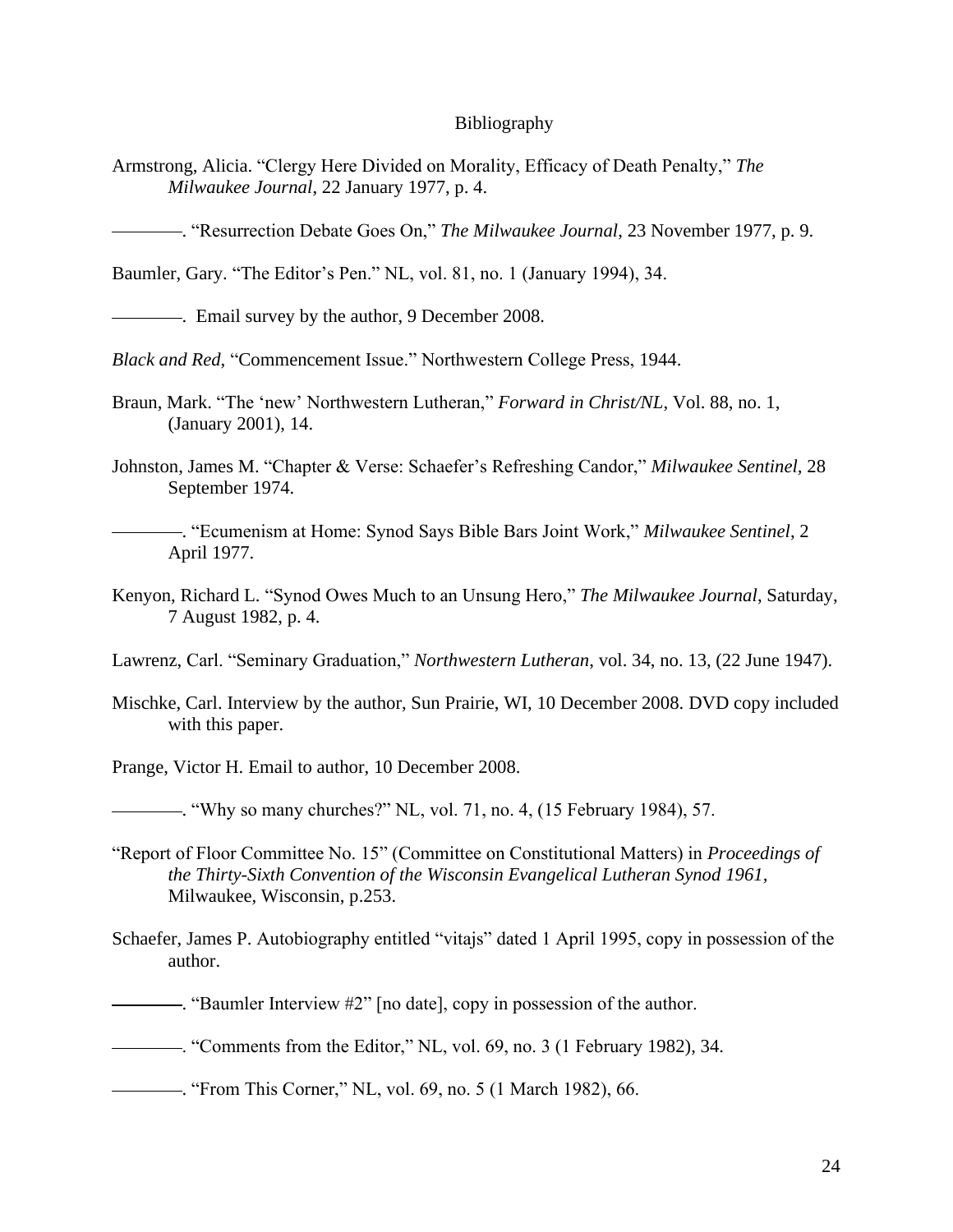- . "From This Corner," NL, vol. 69, no. 8 (15 April 1982), 114.
- . "From This Corner," NL, vol. 69, no. 9 (1 May 1982), 130.
- . "From This Corner," NL, vol. 69, no. 11 (1 June 1982), 162.
- . "From This Corner." NL, vol. 69, no. 18 (1 October 1982), 274.
- . "From This Corner," NL, vol.70, no.9, (1 May 1983), 130.
- . "From This Corner," NL, vol. 71, no. 15, (15 August 1984), 226.
- . "From This Corner," NL, vol. 72, no. 1 (1 January 1985), 2.
- . "From This Corner," NL, vol. 72, no. 9 (1 May 1985), 155.
- . "From This Corner," NL, vol. 72, no. 17 (1 October 1985), 315.
- . "From This Corner," NL, vol. 72, no. 18 (15 October 1985), 335.
- . "From This corner," NL, vol. 73, no. 10, (1 May 1986), 179.
- . "From This Corner," NL, vol. 80, no. 12, (December 1993), 438.
- . Letter to "The Schaefer Kids, Whenever You Are USA," 19 November 1981, copy in possession of the author.

. "A Reply from Wisconsin," *American Lutheran*, vol. 45, no. 4 (April 1962), p. 24.

- . Untitled Paper on Congregational Constitutions, un-published paper delivered at the AZ-CA District Pastoral Conference, 25 October 1995.
- Schaefer, John William. Letter to James Palmer Schaefer, 15 January 1945, copy in possession of the author.
- Schaefer, William J. II. Interview by author, Miwaukee, WI, 30 November 2008.
- Schroeder, Morton A. "Pen Mightier than Sword," *Northwestern Lutheran,* vol. 84, no. 12 (December 1997), 9.
- "Springfield Seminary Calls Rev. Schaeffer of Wisconsin Synod," *Badger Lutheran*, 28 April 1960, p. 1.
- *Time,* "The Isolated Synod," Friday, August 23, 1963. Find article at www.time.com/time/ magazine/article/ 0,9171,875118,00.html